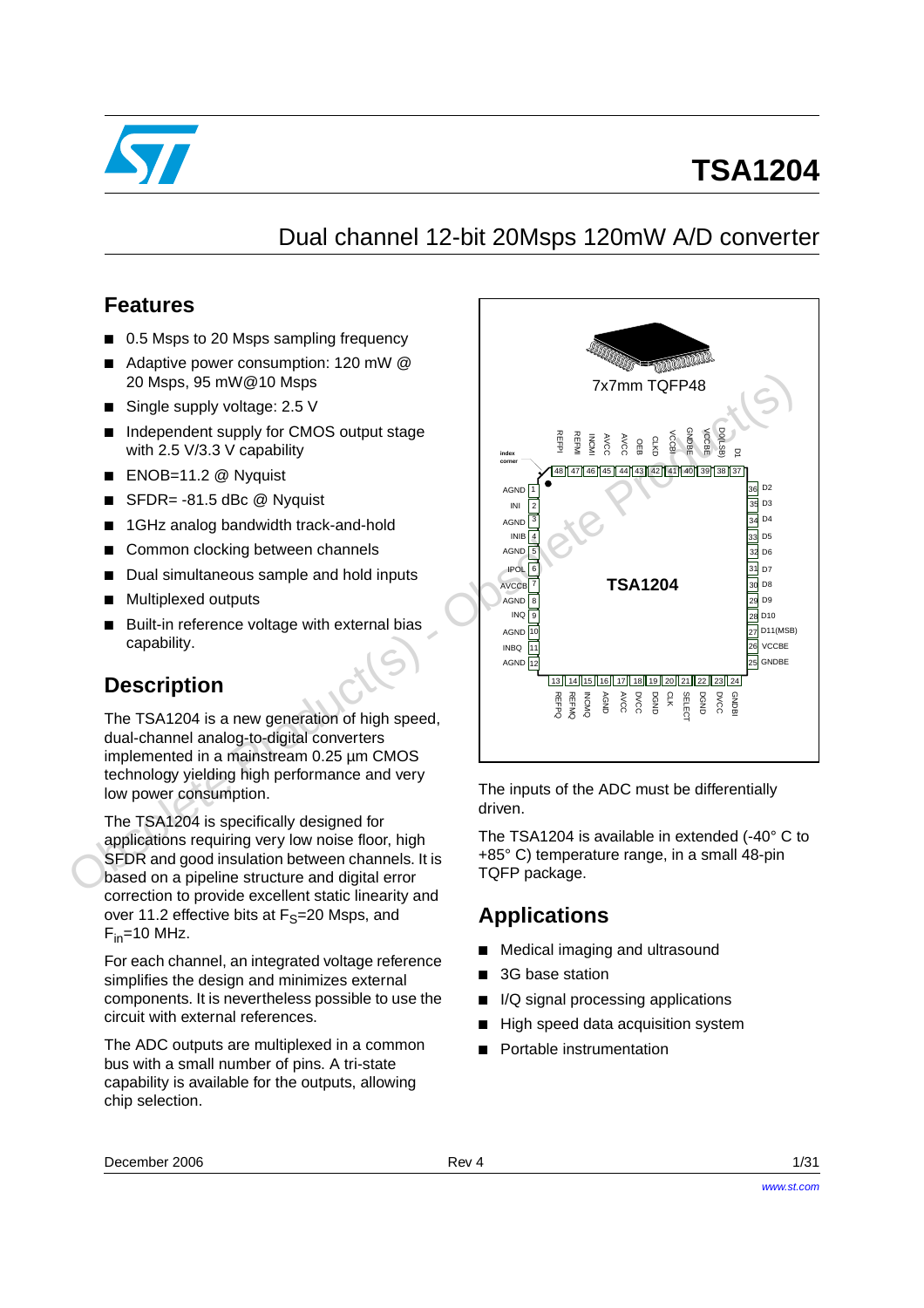# **Contents**

| 1                |                                                                                                                                                                                                                                  |  |
|------------------|----------------------------------------------------------------------------------------------------------------------------------------------------------------------------------------------------------------------------------|--|
| $\boldsymbol{2}$ |                                                                                                                                                                                                                                  |  |
| $\mathbf{3}$     |                                                                                                                                                                                                                                  |  |
| 4                |                                                                                                                                                                                                                                  |  |
| 5                |                                                                                                                                                                                                                                  |  |
| $6\phantom{1}6$  | Operating conditions<br>Electric Little of the Second Little Second Little Second Little Second Little Second Little Second Little Second Little Second Little Second Little Second Little Second Little Second Little Second Li |  |
| $\overline{7}$   |                                                                                                                                                                                                                                  |  |
| 8                |                                                                                                                                                                                                                                  |  |
|                  | 8.1                                                                                                                                                                                                                              |  |
|                  | 8.1.1                                                                                                                                                                                                                            |  |
|                  | 8.1.2                                                                                                                                                                                                                            |  |
|                  | 8.2                                                                                                                                                                                                                              |  |
|                  | 8.2.1                                                                                                                                                                                                                            |  |
|                  | External reference and common mode  16<br>8.2.2                                                                                                                                                                                  |  |
|                  | 8.3                                                                                                                                                                                                                              |  |
|                  | 8.4 <sup>o</sup>                                                                                                                                                                                                                 |  |
|                  | 8.5                                                                                                                                                                                                                              |  |
|                  | 8.6                                                                                                                                                                                                                              |  |
|                  | 8.7                                                                                                                                                                                                                              |  |
|                  | 8.7.1                                                                                                                                                                                                                            |  |
|                  | 8.7.2                                                                                                                                                                                                                            |  |
|                  | 8.7.3                                                                                                                                                                                                                            |  |
|                  | 8.7.4                                                                                                                                                                                                                            |  |
| 9                |                                                                                                                                                                                                                                  |  |
|                  | 9.1                                                                                                                                                                                                                              |  |
|                  | 9.2                                                                                                                                                                                                                              |  |

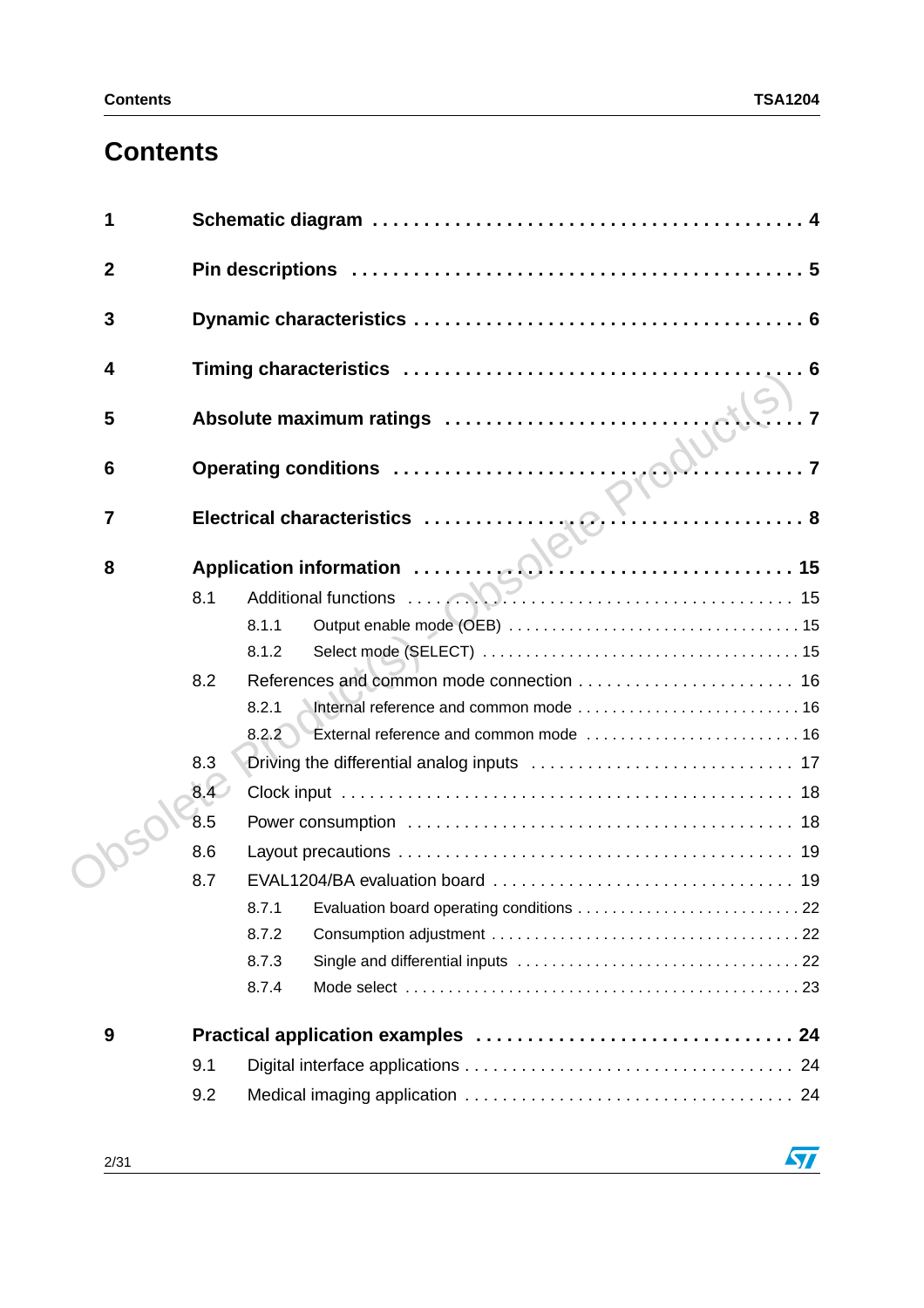| 10 |  |
|----|--|
|    |  |
|    |  |
| 11 |  |
| 12 |  |
| 13 |  |

Obsolete Product(s) - Obsolete Product(s)

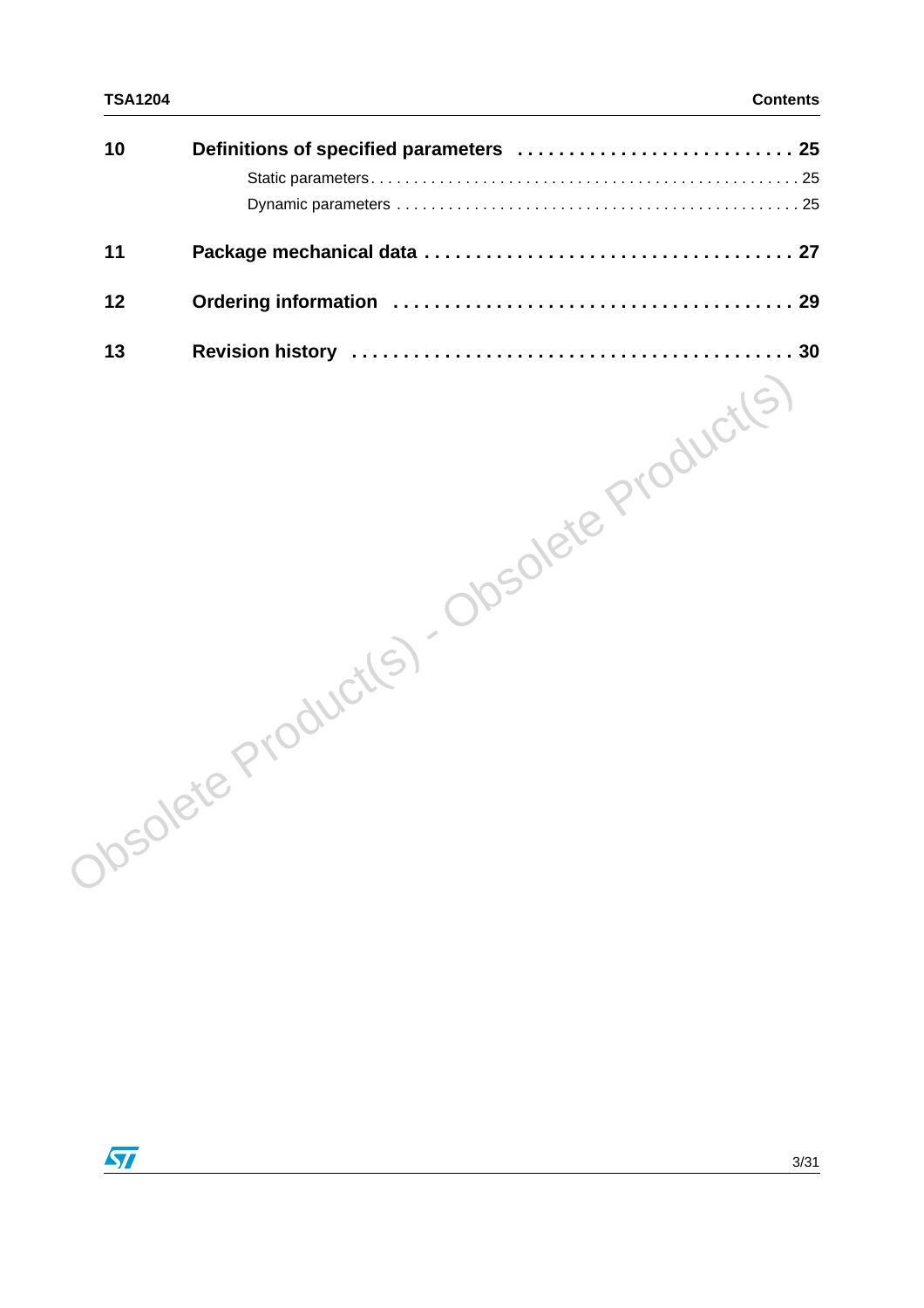# <span id="page-3-0"></span>**1 Schematic diagram**

**Figure 1. TSA1204 block diagram** 



<span id="page-3-1"></span>



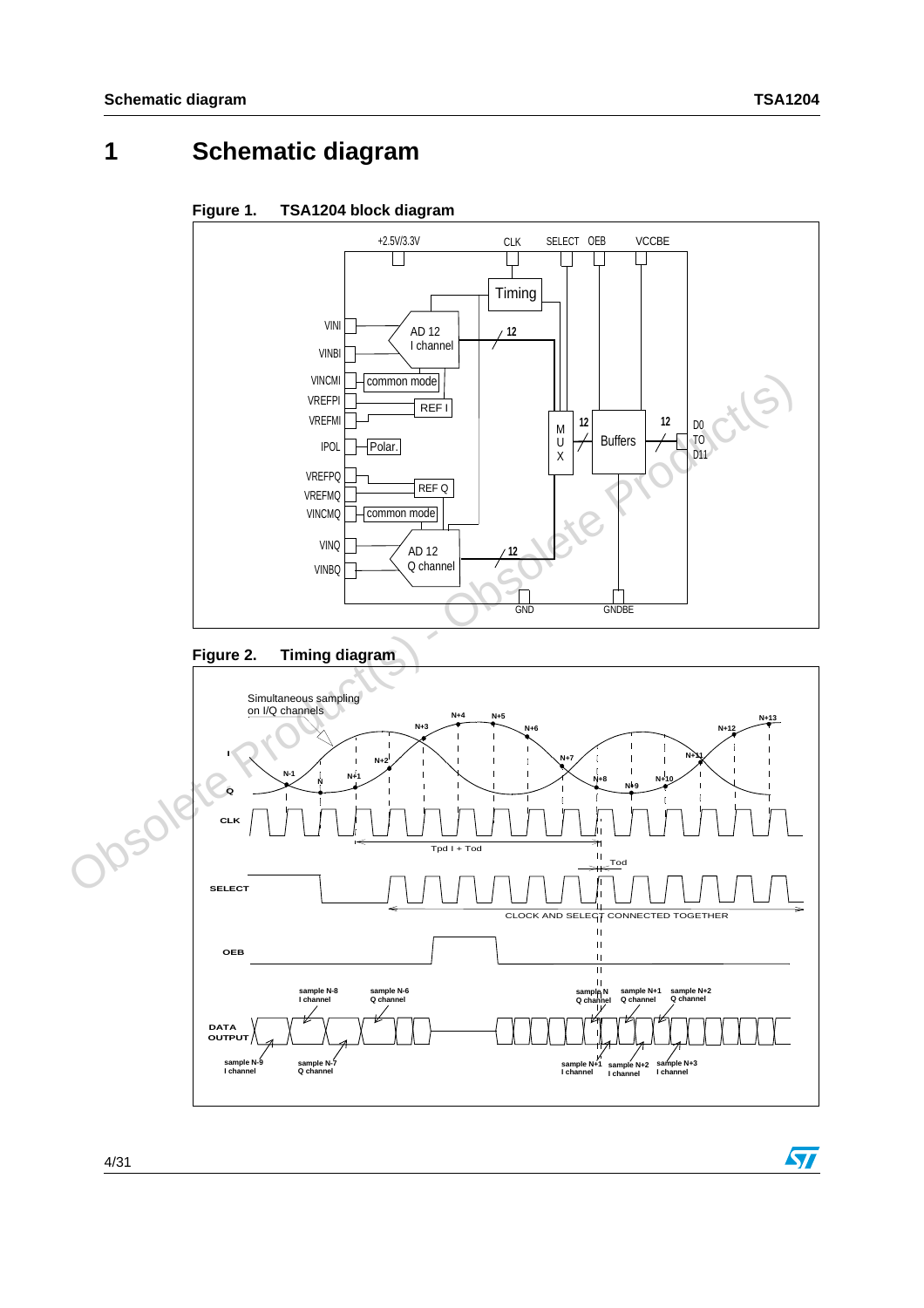# <span id="page-4-0"></span>**2 Pin descriptions**

|        | Pin                     | <b>Name</b>   | <b>Description</b>                    | <b>Observation</b>  | Pin | <b>Name</b>    | <b>Description</b>                    | <b>Observation</b>                           |
|--------|-------------------------|---------------|---------------------------------------|---------------------|-----|----------------|---------------------------------------|----------------------------------------------|
|        | $\mathbf{1}$            | <b>AGND</b>   | Analog ground                         | 0 V                 | 25  | <b>GNDBE</b>   | Digital buffer ground                 | 0 V                                          |
|        | $\overline{\mathbf{c}}$ | INI           | I channel analog input                |                     | 26  | <b>VCCBE</b>   | Digital Buffer power<br>supply        | 2.5 V/3.3 V                                  |
|        | 3                       | AGND          | Analog ground                         | 0 V                 | 27  | D11(MSB)       | Most Significant Bit<br>output        | <b>CMOS</b> output<br>(2.5 V/3.3 V)          |
|        | 4                       | <b>INBI</b>   | I channel inverted<br>analog input    |                     | 28  | D10            | Digital output                        | <b>CMOS</b> output<br>(2.5 V/3.3 V)          |
|        | 5                       | AGND          | Analog ground                         | 0 V                 | 29  | D <sub>9</sub> | Digital output                        | <b>CMOS</b> output<br>(2.5 V/3.3 V)          |
|        | 6                       | <b>IPOL</b>   | Analog bias current<br>input          |                     | 30  | D <sub>8</sub> | Digital output                        | <b>CMOS</b> output<br>(2.5 V/3.3 V)          |
|        | $\boldsymbol{7}$        | <b>AVCC</b>   | Analog power supply                   | 2.5V                | 31  | D7             | Digital output                        | <b>CMOS</b> output<br>(2.5 V/3.3 V)          |
|        | 8                       | AGND          | Analog ground                         | 0V                  | 32  | D6             | Digital output                        | <b>CMOS</b> output<br>(2.5 V/3.3 V)          |
|        | 9                       | <b>INQ</b>    | Q channel analog<br>input             |                     | 33  | D <sub>5</sub> | Digital output                        | <b>CMOS</b> output<br>(2.5 V/3.3 V)          |
|        | 10                      | AGND          | Analog ground                         | 0 V                 | 34  | D <sub>4</sub> | Digital output                        | <b>CMOS</b> output<br>(2.5 V/3.3 V)          |
|        | 11                      | <b>INBQ</b>   | Q channel inverted<br>analog input    |                     | 35  | D <sub>3</sub> | Digital output                        | <b>CMOS</b> output<br>(2.5 V/3.3 V)          |
|        | 12                      | AGND          | Analog ground                         | 0 V                 | 36  | D <sub>2</sub> | Digital output                        | <b>CMOS</b> output<br>(2.5 V/3.3 V)          |
|        | 13                      | <b>REFPQ</b>  | Q channel top<br>reference voltage    |                     | 37  | D <sub>1</sub> | Digital output                        | CMOS output<br>(2.5 V/3.3 V)                 |
|        | 14                      | <b>REFMQ</b>  | Q channel bottom<br>reference voltage | 0 V                 | 38  | D0(LSB)        | Least Significant Bit<br>output       | <b>CMOS</b> output<br>(2.5 V/3.3 V)          |
|        | 15                      | <b>INCMQ</b>  | Q channel input<br>common mode        |                     | 39  | <b>VCCBE</b>   | Digital Buffer power<br>supply        | 2.5 V/3.3 V - See<br><b>Application Note</b> |
|        | 16                      | AGND          | Analog ground                         | 0 V                 | 40  | <b>GNDBE</b>   | Digital buffer ground                 | 0 V                                          |
| Josol! | 17                      | <b>AVCC</b>   | Analog power supply                   | 2.5V                | 41  | <b>VCCBI</b>   | Digital Buffer power<br>supply        | 2.5V                                         |
|        | 18                      | <b>DVCC</b>   | Digital power supply                  | 2.5V                | 42  | <b>CLKD</b>    | Data clock input                      | Idle at high level<br>2.5 V or 3.3 V         |
|        | 19                      | <b>DGND</b>   | Digital ground                        | 0 V                 | 43  | OEB            | Output Enable input                   | 2.5 V/3.3 V CMOS<br>input                    |
|        | 20                      | <b>CLK</b>    | Clock input                           | 2.5 V CMOS<br>input | 44  | <b>AVCC</b>    | Analog power supply                   | 2.5V                                         |
|        | 21                      | <b>SELECT</b> | Channel selection                     | 2.5 V CMOS<br>input | 45  | <b>AVCC</b>    | Analog power supply                   | 2.5V                                         |
|        | 22                      | <b>DGND</b>   | Digital ground                        | 0V                  | 46  | <b>INCMI</b>   | I channel input<br>common mode        |                                              |
|        | 23                      | <b>DVCC</b>   | Digital power supply                  | 2.5V                | 47  | <b>REFMI</b>   | I channel bottom<br>reference voltage | 0 V                                          |
|        | 24                      | <b>GNDBI</b>  | Digital buffer ground                 | 0 V                 | 48  | <b>REFPI</b>   | I channel top<br>reference voltage    |                                              |
|        |                         |               |                                       |                     |     |                |                                       |                                              |

Table 1 **Table 1. Pin descriptions (TQFP48 package)**

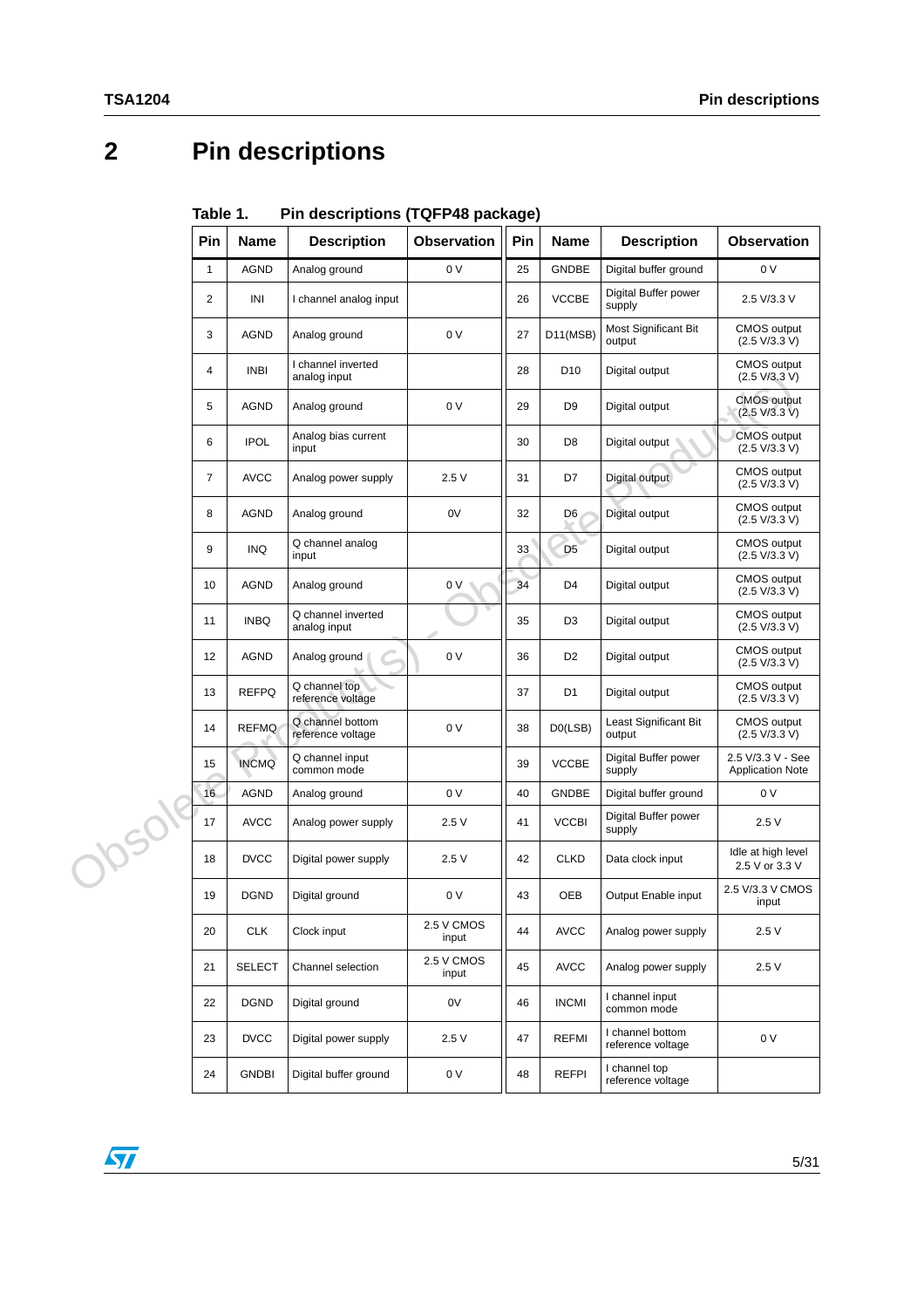# <span id="page-5-0"></span>**3 Dynamic characteristics**

Dynamic characteristics are measured at  $\text{AV}_{\text{CC}} = \text{DV}_{\text{CC}} = \text{V}_{\text{CCB}} = 2.5 \text{ V}, \text{F}_{\text{S}} = 20 \text{ Msps},$  $\mathsf{F}_{\mathsf{in}}$ =10.5 MHz, V<sub>in</sub>@ -1 dBFS, V<sub>REFP</sub>=1.0 V, V<sub>REFM</sub>=0 V and T<sub>amb</sub> = 25° C (unless otherwise specified).

| Symbol       | <b>Parameter</b>                                                                                                                                      | <b>Test conditions</b> | Min  | Typ     | Max     | Unit        |
|--------------|-------------------------------------------------------------------------------------------------------------------------------------------------------|------------------------|------|---------|---------|-------------|
| <b>SFDR</b>  | Spurious free dynamic range                                                                                                                           |                        |      | $-81.5$ | $-71.0$ | dBc         |
| <b>SNR</b>   | Signal to noise ratio                                                                                                                                 |                        | 66.9 | 68.5    |         | dB          |
| <b>THD</b>   | Total harmonics distortion                                                                                                                            |                        |      | -80     | $-70$   | dBc         |
| <b>SINAD</b> | Signal to noise and distortion ratio                                                                                                                  |                        | 64.8 | 68      |         | dB          |
| <b>ENOB</b>  | Effective number of bits                                                                                                                              |                        | 10.6 | 11.2    |         | <b>bits</b> |
|              | <b>Timing characteristics</b><br>.<br>the contract of the contract of the contract of the contract of the contract of the contract of the contract of | . . <i>.</i>           |      |         |         |             |

#### Table 2 **Dynamic characteristics**

# <span id="page-5-1"></span>**4 Timing characteristics**

|             | ᄓᄞ                                                                                                                                                                                                                                                                       | סוואז שפוטודטו ואוואָוט                             |                           | ∪∪.ט       | ∪∪.∪           |            | uυ         |  |  |  |
|-------------|--------------------------------------------------------------------------------------------------------------------------------------------------------------------------------------------------------------------------------------------------------------------------|-----------------------------------------------------|---------------------------|------------|----------------|------------|------------|--|--|--|
|             | <b>THD</b>                                                                                                                                                                                                                                                               | Total harmonics distortion                          |                           |            | $-80$          | $-70$      | dBc        |  |  |  |
|             | <b>SINAD</b>                                                                                                                                                                                                                                                             | Signal to noise and distortion ratio                |                           | 64.8       | 68             |            | dB         |  |  |  |
|             | <b>ENOB</b>                                                                                                                                                                                                                                                              | Effective number of bits                            |                           | 10.6       | 11.2           |            | bits       |  |  |  |
|             |                                                                                                                                                                                                                                                                          |                                                     |                           |            |                |            |            |  |  |  |
| 4           |                                                                                                                                                                                                                                                                          | <b>Timing characteristics</b>                       |                           |            |                |            |            |  |  |  |
|             |                                                                                                                                                                                                                                                                          |                                                     |                           |            |                |            |            |  |  |  |
|             | Timing characteristics are measured at $AV_{CC} = DV_{CC} = V_{CCB} = 2.5$ V, F <sub>S</sub> = 20 Msps,<br>$F_{in}$ =10.5 MHz, V <sub>in</sub> @ -1 dBFS, V <sub>REFP</sub> =1.0 V, V <sub>REFM</sub> =0 V and T <sub>amb</sub> = 25° C (unless otherwise<br>specified). |                                                     |                           |            |                |            |            |  |  |  |
|             | Table 3.                                                                                                                                                                                                                                                                 | <b>Timing characteristics</b>                       |                           |            |                |            |            |  |  |  |
|             | Symbol                                                                                                                                                                                                                                                                   | <b>Parameter</b>                                    | <b>Test conditions</b>    | <b>Min</b> | <b>Typ</b>     | <b>Max</b> | Unit       |  |  |  |
|             | $F_S$                                                                                                                                                                                                                                                                    | Sampling frequency                                  |                           | 0.5        |                | 20         | <b>MHz</b> |  |  |  |
|             | DC                                                                                                                                                                                                                                                                       | Clock duty cycle                                    |                           | 45         | 50             | 55         | $\%$       |  |  |  |
|             | TC1                                                                                                                                                                                                                                                                      | Clock pulse width (high)                            |                           | 22.5       | 25             |            | ns         |  |  |  |
|             | TC <sub>2</sub>                                                                                                                                                                                                                                                          | Clock pulse width (low)                             |                           | 22.5       | 25             |            | ns         |  |  |  |
| <b>1050</b> | $T_{od}$                                                                                                                                                                                                                                                                 | Data output delay (clock edge to data<br>valid)     | 10 pF load<br>capacitance |            | 9              |            | ns         |  |  |  |
|             | $T_{\text{pd}}$ l                                                                                                                                                                                                                                                        | Data pipeline delay for channel I                   |                           |            | $\overline{7}$ |            | cycle<br>s |  |  |  |
|             | $T_{\text{pd}}$ Q                                                                                                                                                                                                                                                        | Data pipeline delay for channel Q                   |                           |            | 7.5            |            | cycle<br>s |  |  |  |
|             | $T_{on}$                                                                                                                                                                                                                                                                 | Falling edge of OEB to digital output<br>valid data |                           |            | 1              |            | ns         |  |  |  |
|             | $T_{\rm off}$                                                                                                                                                                                                                                                            | Rising edge of OEB to digital output<br>tri-state   |                           |            | 1              |            | ns         |  |  |  |

Table 3. **Timing characteristics** 

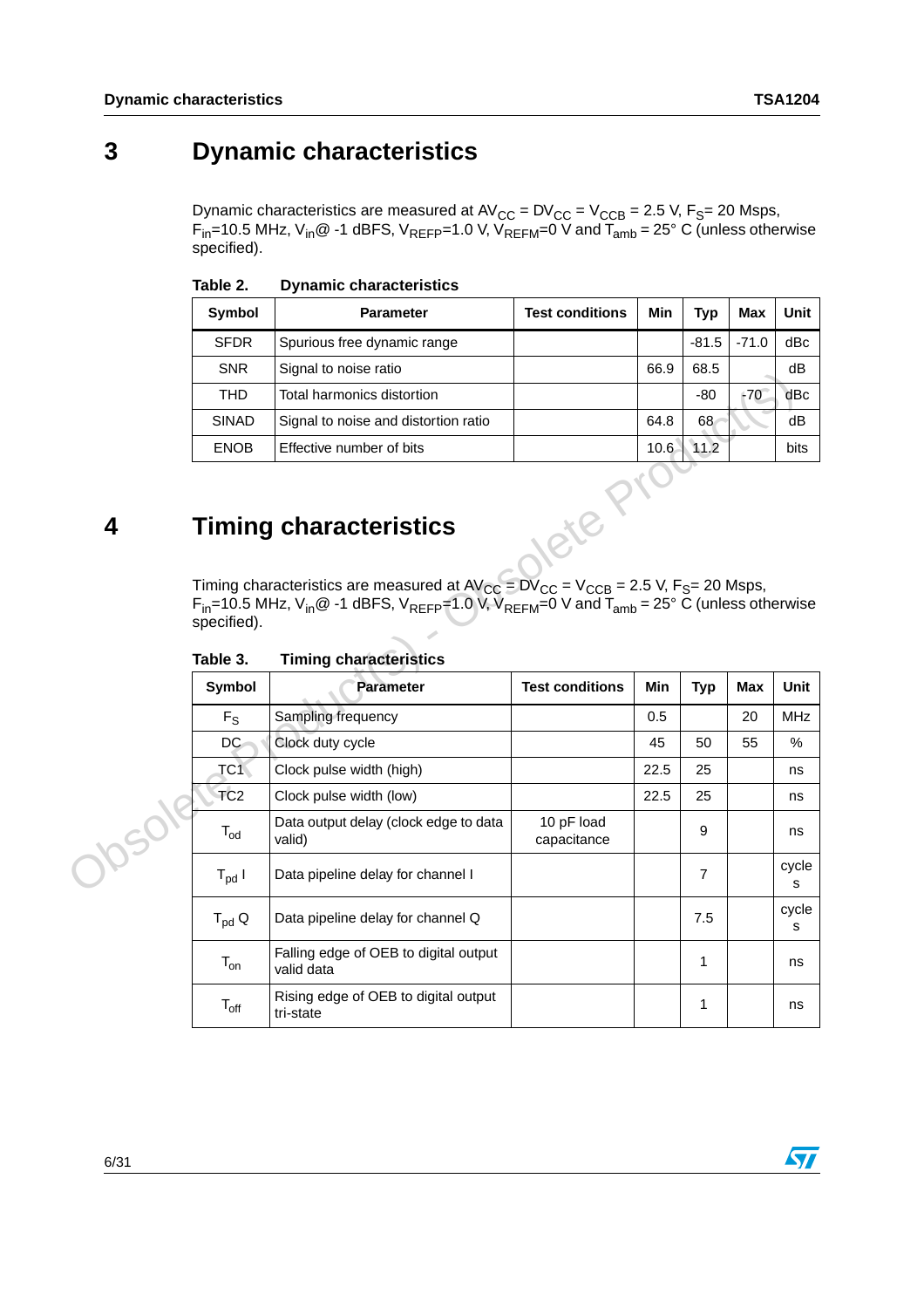# <span id="page-6-0"></span>**5 Absolute maximum ratings**

| Table 4. | Absolute maximum ratings |  |
|----------|--------------------------|--|
|          |                          |  |

| Symbol                      | <b>Parameter</b>                                                        | <b>Values</b>   | Unit   |
|-----------------------------|-------------------------------------------------------------------------|-----------------|--------|
| $AV_{CC}$                   | Analog supply voltage (1)                                               | $0$ to $3.3$    | $\vee$ |
| $DV_{CC}$                   | Digital supply voltage (1)                                              | $0$ to $3.3$    | $\vee$ |
| $V_{\text{CCBE}}$           | Digital buffer supply voltage (1)                                       | $0$ to $3.6$    | $\vee$ |
| $V_{\rm CCBI}$              | Digital buffer supply voltage (1)                                       | $0$ to $3.3$    | $\vee$ |
| $ID_{out}$                  | Digital output current                                                  | $-100$ to $100$ | ∽mA    |
| $\mathsf{T}_{\textsf{stg}}$ | Storage temperature                                                     | $+150$          | °С     |
| <b>ESD</b>                  | HBM: human body model $(2)$<br>CDM: charged device model <sup>(3)</sup> | 2<br>1.5        | kV     |
| Latch-up                    | Class <sup>(4)</sup>                                                    | Α               |        |

|        | $ID_{out}$<br>Digital output current                                                                                                                                                |                                                                                                              |                       | -100 to 100    |            | mA          |  |  |
|--------|-------------------------------------------------------------------------------------------------------------------------------------------------------------------------------------|--------------------------------------------------------------------------------------------------------------|-----------------------|----------------|------------|-------------|--|--|
|        | $T_{\text{stg}}$                                                                                                                                                                    | Storage temperature                                                                                          |                       |                | $+150$     | $\circ$ C   |  |  |
|        | <b>ESD</b>                                                                                                                                                                          | HBM: human body model <sup>(2)</sup><br>CDM: charged device model <sup>(3)</sup>                             | $\overline{2}$<br>1.5 | kV             |            |             |  |  |
|        | Latch-up                                                                                                                                                                            | Class <sup>(4)</sup>                                                                                         |                       | $\overline{A}$ |            |             |  |  |
|        | 1. All voltage values, except differential voltage, are with respect to network ground terminal. The magnitude<br>of input and output voltages must not exceed -0.3 V or $V_{CC}$ . |                                                                                                              |                       |                |            |             |  |  |
|        | 2.                                                                                                                                                                                  | Electrostatic discharge pulse (ESD pulse) simulating a human body discharge of 100 pF through 1.5 k $\Omega$ |                       |                |            |             |  |  |
|        | 3.                                                                                                                                                                                  | Discharge to ground of a device that has been previously charged.                                            |                       |                |            |             |  |  |
|        | 4.                                                                                                                                                                                  | ST Microelectronics corporate procedure number 0018695.                                                      |                       |                |            |             |  |  |
|        |                                                                                                                                                                                     |                                                                                                              |                       |                |            |             |  |  |
| 6      |                                                                                                                                                                                     | <b>Operating conditions</b>                                                                                  |                       |                |            |             |  |  |
|        | Table 5.                                                                                                                                                                            | <b>Operating conditions</b>                                                                                  |                       |                |            |             |  |  |
|        | Symbol                                                                                                                                                                              | <b>Parameter</b>                                                                                             | <b>Min</b>            | <b>Typ</b>     | <b>Max</b> | <b>Unit</b> |  |  |
|        | $AV_{CC}$                                                                                                                                                                           | Analog supply voltage                                                                                        | 2.25                  | 2.5            | 2.7        | V           |  |  |
|        | <b>DV<sub>CC</sub></b>                                                                                                                                                              | Digital supply voltage                                                                                       | 2.25                  | 2.5            | 2.7        | $\vee$      |  |  |
|        | $V_{\text{CCBE}}$                                                                                                                                                                   | External digital buffer supply voltage                                                                       | 1.8                   | 2.5            | 3.5        | $\vee$      |  |  |
|        | $V_{\text{CCBI}}$                                                                                                                                                                   | Internal digital buffer supply voltage                                                                       | 2.25                  | 2.5            | 2.7        | $\vee$      |  |  |
| JOSOK, | $V_{REFP}$<br>$V_{REFP}$ Q                                                                                                                                                          | Forced top voltage reference (1)                                                                             | 0.96                  |                | 1.4        | $\vee$      |  |  |
|        | $V_{REFM}$<br>V <sub>REFM</sub> Q                                                                                                                                                   | Forced bottom reference voltage (1)                                                                          | $\Omega$              |                | 0.4        | $\vee$      |  |  |

#### <span id="page-6-2"></span><span id="page-6-1"></span>Table 5 **Table 5. Operating conditions**

1. Condition  $V_{REFP}$ - $V_{REFM}$  > 0.3 V

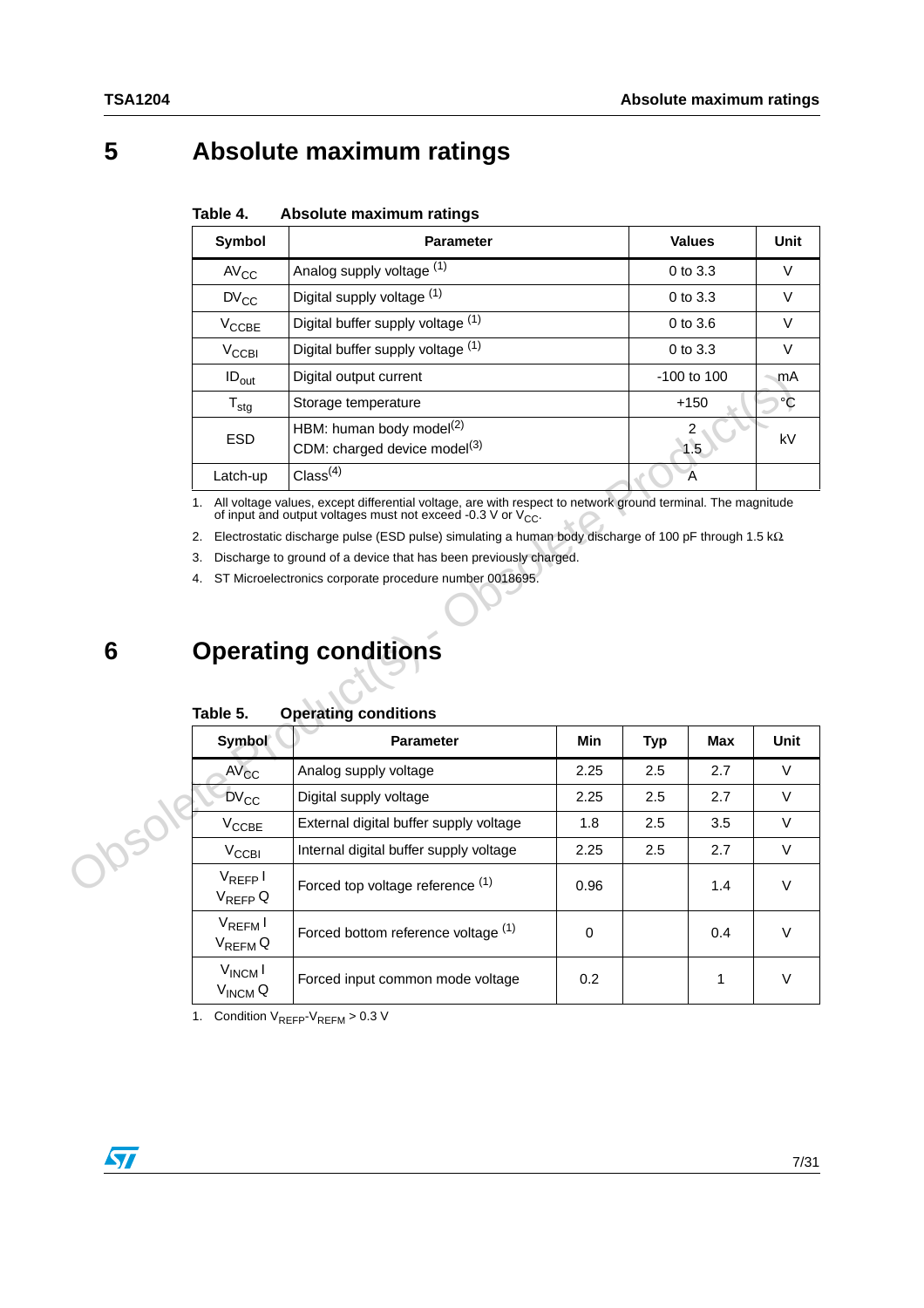$\sqrt{2}$ 

# <span id="page-7-0"></span>**7 Electrical characteristics**

Electrical characteristics are measured at  $\text{AV}_{\text{CC}} = \text{DV}_{\text{CC}} = \text{V}_{\text{CCB}} = 2.5 \text{ V}, F_{\text{S}} = 20 \text{ Msps},$  $\mathsf{F}_{\mathsf{in}}$ =2 MHz, V<sub>in</sub>@ -1 dBFS, V<sub>REFP</sub>=1.0 V, V<sub>REFM</sub>=0 V, and T<sub>amb</sub> = 25° C (unless otherwise specified).

| <b>Symbol</b>                             | <b>Parameter</b>                  | <b>Test conditions</b>                               | Min | Typ  | Max | Unit       |
|-------------------------------------------|-----------------------------------|------------------------------------------------------|-----|------|-----|------------|
| V <sub>IN</sub> -V <sub>INB</sub> voltage | Full scale reference              | Differential inputs mandatory                        | 1.1 | 2.0  | 2.8 | Vpp        |
| $C_{in}$                                  | Input capacitance                 |                                                      |     | 7.0  |     | рF         |
| $R_{eq}$                                  | Equivalent input resistor         |                                                      |     | 3    |     | KΩ         |
| <b>BW</b>                                 | Analog input bandwidth            | V <sub>in</sub> @full scale, F <sub>S</sub> =20 Msps |     | 1000 |     | <b>MHz</b> |
| <b>ERB</b>                                | Effective resolution<br>bandwidth |                                                      |     | 70   |     | <b>MHz</b> |

#### Table 7. **Digital inputs and outputs**

| $C_{in}$           | Input capacitance                 |                                               |                            |                   | 7.0                        | pF         |
|--------------------|-----------------------------------|-----------------------------------------------|----------------------------|-------------------|----------------------------|------------|
| $R_{eq}$           | Equivalent input resistor         |                                               |                            |                   | 3                          | KΩ         |
| <b>BW</b>          | Analog input bandwidth            | $V_{in}$ @full scale, F <sub>S</sub> =20 Msps |                            |                   | 1000                       | <b>MHz</b> |
| <b>ERB</b>         | Effective resolution<br>bandwidth |                                               |                            |                   | 70                         | <b>MHz</b> |
| Table 7.           | <b>Digital inputs and outputs</b> |                                               |                            |                   |                            |            |
| Symbol             | <b>Parameter</b>                  | <b>Test conditions</b>                        | Min                        | <b>Typ</b>        | Max                        | Unit       |
|                    | <b>Clock and select inputs</b>    |                                               |                            |                   |                            |            |
| $V_{IL}$           | Logic "0" voltage                 |                                               |                            | 0                 | 0.8                        | $\vee$     |
| $V_{\text{IH}}$    | Logic "1" voltage                 | ۶                                             | 2.0                        | 2.5               |                            | $\vee$     |
| <b>OEB</b> input   |                                   |                                               |                            |                   |                            |            |
| $V_{IL}$           | Logic "0" voltage                 |                                               |                            | $\mathbf 0$       | 0.25x<br>$V_{\text{CCBE}}$ | $\vee$     |
| $V_{\text{IH}}$    | Logic "1" voltage                 |                                               | 0.75x<br>$V_{\text{CCBE}}$ | $V_{\text{CCBE}}$ |                            | $\vee$     |
|                    | <b>Digital outputs</b>            |                                               |                            |                   |                            |            |
| $V_{OL}$           | Logic "0" voltage                 | $I_{\text{OI}} = 10 \mu A$                    |                            | $\pmb{0}$         | 0.1 x<br><b>VCCBE</b>      | $\vee$     |
| JOSOK,<br>$V_{OH}$ | Logic "1" voltage                 | $I_{OH} = 10 \mu A$                           | 0.9x<br><b>VCCBE</b>       | <b>VCCBE</b>      |                            | $\vee$     |
| $I_{OZ}$           | High impedance leakage<br>current | OEB set to $V_{\text{IH}}$                    | $-1.7$                     |                   | 1.7                        | μA         |
| $C_L$              | Output load capacitance           |                                               |                            |                   | 15                         | pF         |

#### Table 8. **Reference voltage**

| Symbol                                     | <b>Parameter</b>                  | <b>Test conditions</b> | Min   | <b>Typ</b> | <b>Max</b> | Unit |
|--------------------------------------------|-----------------------------------|------------------------|-------|------------|------------|------|
| $V_{REF}$ pl<br>V <sub>REFP</sub> Q        | Top internal reference<br>voltage |                        | 0.807 | 0.89       | 0.963      | v    |
| V <sub>INCM</sub> I<br>V <sub>INCM</sub> Q | Input common mode<br>voltage      |                        | 0.40  | 0.46       | 0.52       | V    |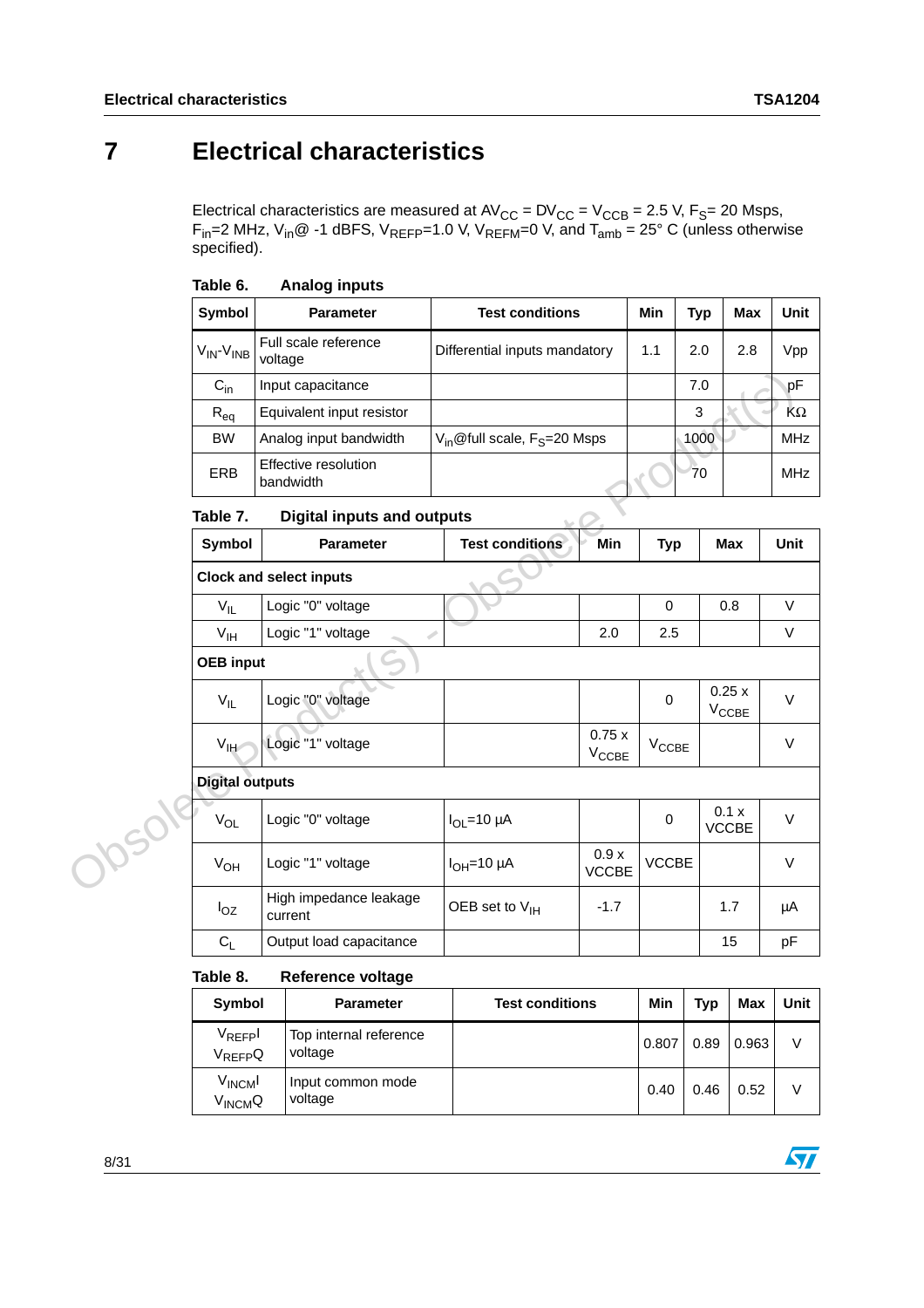| Symbol            | <b>Parameter</b>                              | Min | <b>Typ</b>     | Max  | Unit |
|-------------------|-----------------------------------------------|-----|----------------|------|------|
| <b>I</b> CCA      | Analog supply current                         |     | 40             | 49.5 | mA   |
| <sup>I</sup> CCD  | Digital supply current                        |     | $\overline{2}$ | 3    | mA   |
| <sup>I</sup> CCBE | Digital buffer supply current (10 pF load)    |     | 6.2            | 9    | mA   |
| <b>ICCBI</b>      | Digital buffer supply current                 |     | 73             | 221  | μA   |
| $P_{d}$           | Power consumption in normal operation<br>mode |     | 120            | 155  | mW   |
| $R_{thja}$        | Thermal resistance (TQFP48)                   |     | 80             |      | °C/W |

Table 9. **Power consumption** 

#### Table 10. **Accuracy**

| Table 10.   | <b>Accuracy</b>                   |         |                |            | ÷          |
|-------------|-----------------------------------|---------|----------------|------------|------------|
| Symbol      | <b>Parameter</b>                  | Min     | <b>Typ</b>     | Max        | Unit       |
| <b>OE</b>   | Offset error                      | $-1.8$  | $-0.5$         | 1.8        | <b>LSB</b> |
| <b>GE</b>   | Gain error                        | $-0.1$  | $\overline{0}$ | 0.1        | $\%$       |
| <b>DNL</b>  | Differential non linearity        | $-0.93$ | $\pm 0.4$      | $+0.93$    | <b>LSB</b> |
| <b>INL</b>  | Integral non linearity            | $-1.8$  | $\pm 0.8$      | $+1.8$     | <b>LSB</b> |
|             | Monotonicity and no missing codes |         |                | Guaranteed |            |
| Table 11.   | Matching between channels         |         |                |            |            |
| Symbol      | <b>Parameter</b>                  | Min     | <b>Typ</b>     | Max        | Unit       |
| GM          | Gain match                        |         | 0.033          | 0.1        | %          |
| OM          | Offset match                      |         | 0.4            | 2.5        | <b>LSB</b> |
| <b>PHM</b>  | Phase match                       |         | 1              |            | dg         |
| <b>XTLK</b> | Crosstalk rejection               |         | 87             |            | dB         |
| Josolete    |                                   |         |                |            |            |

#### **Table 11. Matching between channels**

| Symbol      | <b>Parameter</b>    | Min | Typ   | <b>Max</b> | <b>Unit</b> |
|-------------|---------------------|-----|-------|------------|-------------|
| <b>GM</b>   | Gain match          |     | 0.033 | 0.1        | %           |
| <b>OM</b>   | Offset match        |     | 0.4   | 2.5        | <b>LSB</b>  |
| <b>PHM</b>  | Phase match         |     |       |            | dg          |
| <b>XTLK</b> | Crosstalk rejection |     | 87    |            | dB          |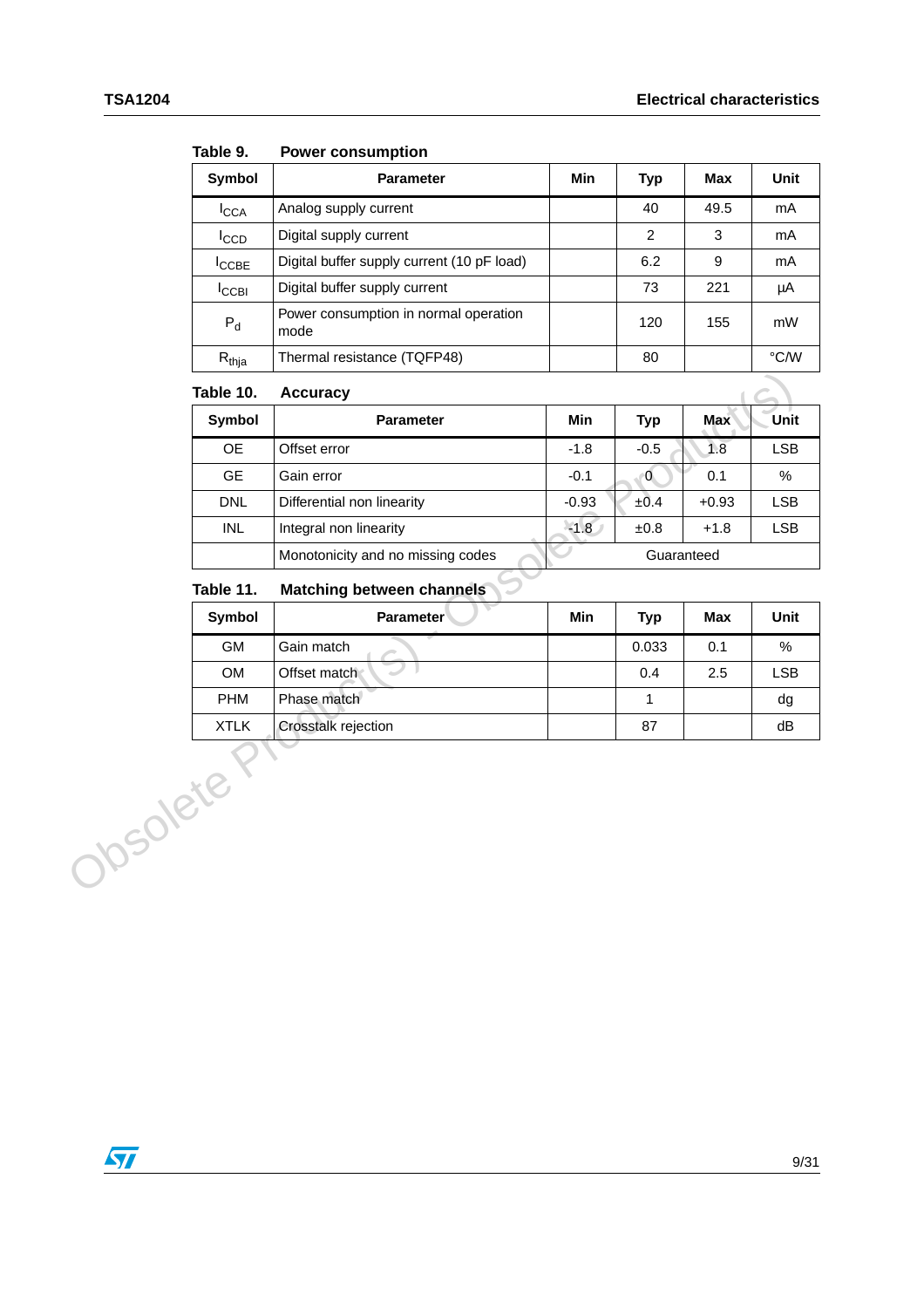





 $F_S$ =20 MSPS;  $I_{CCA}$ =40 mA;  $F_{in}$ =2 MHz



<span id="page-9-0"></span>a. For parameter definitions, see *[Section 10: Definitions of specified parameters on page 25](#page-24-0)*.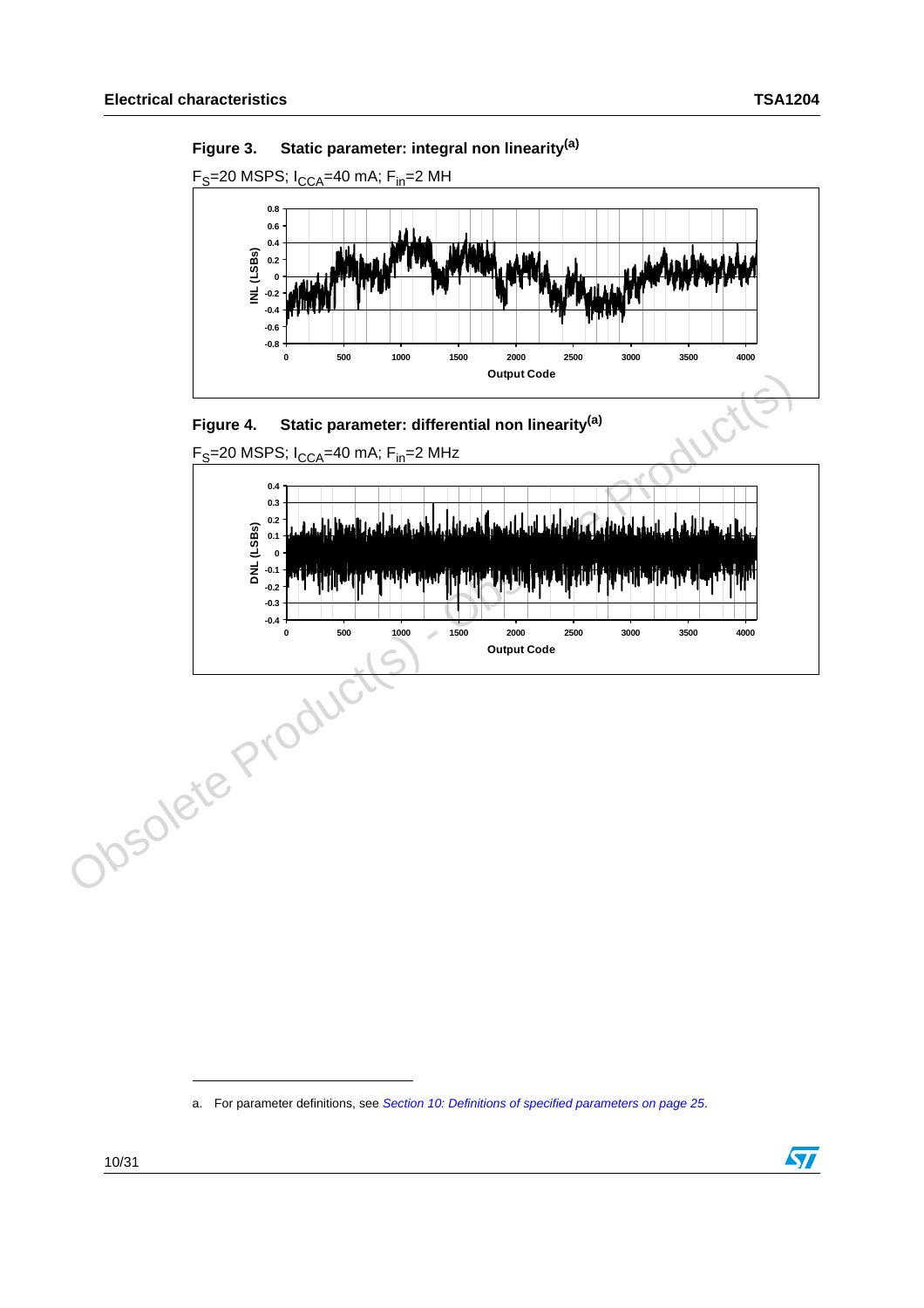$\sqrt{2}$ 



**Figure 7. Linearity vs. Fin** F<sub>S</sub>=20Msps; I<sub>CCA</sub>=40mA **Figure 8. Distortion vs. Fin**



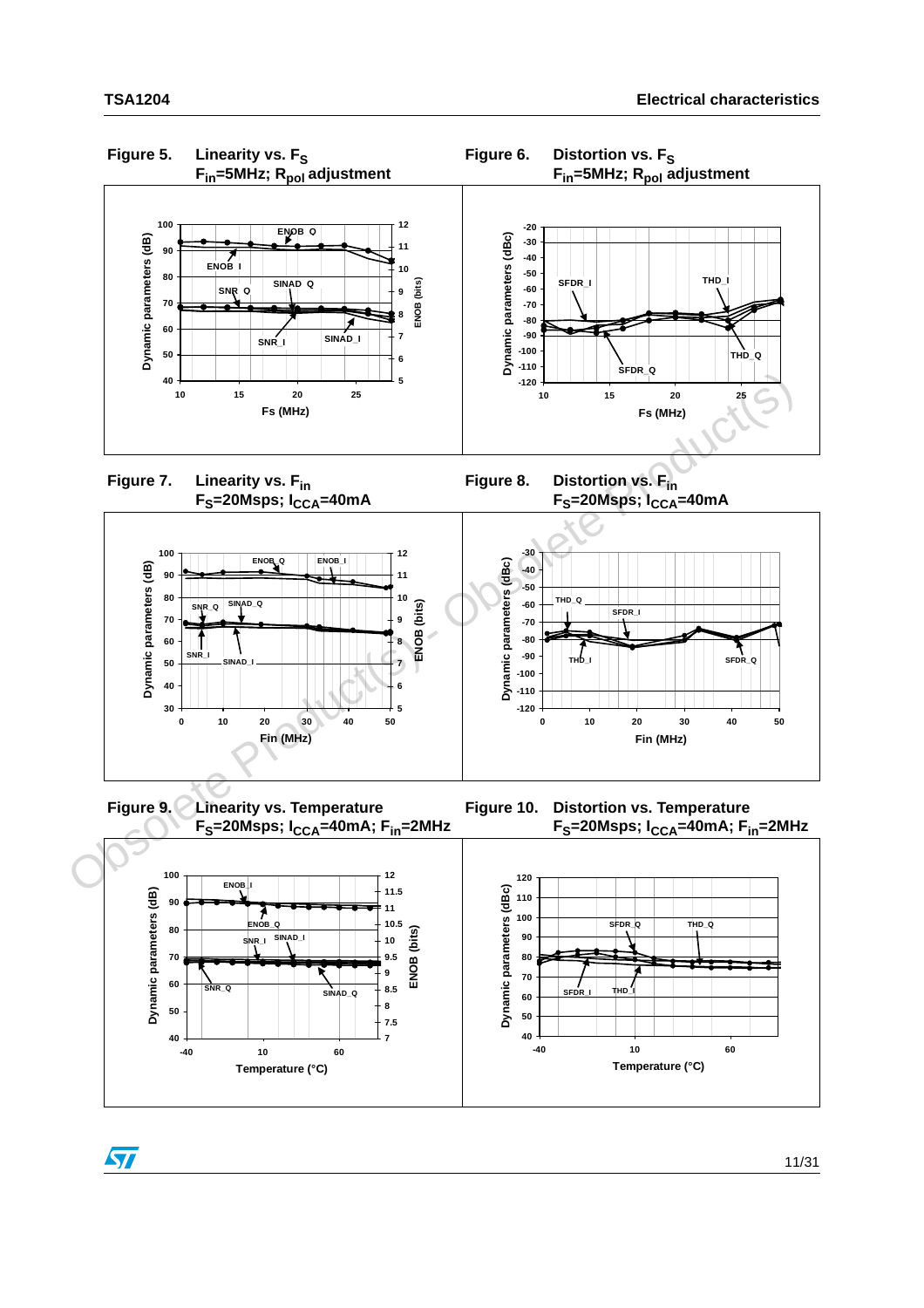

12/31

**50 55 60** **SINAD\_I**

**2.25 2.35 2.45 2.55 2.65 VCCBI (V)**

**SINAD\_Q**

**8 8.5 9**

**-120 -110 -100**

> **2.25 2.35 2.45 2.55 2.65 VCCBI (V)**

**SFDR\_Q**

 $\sqrt{2}$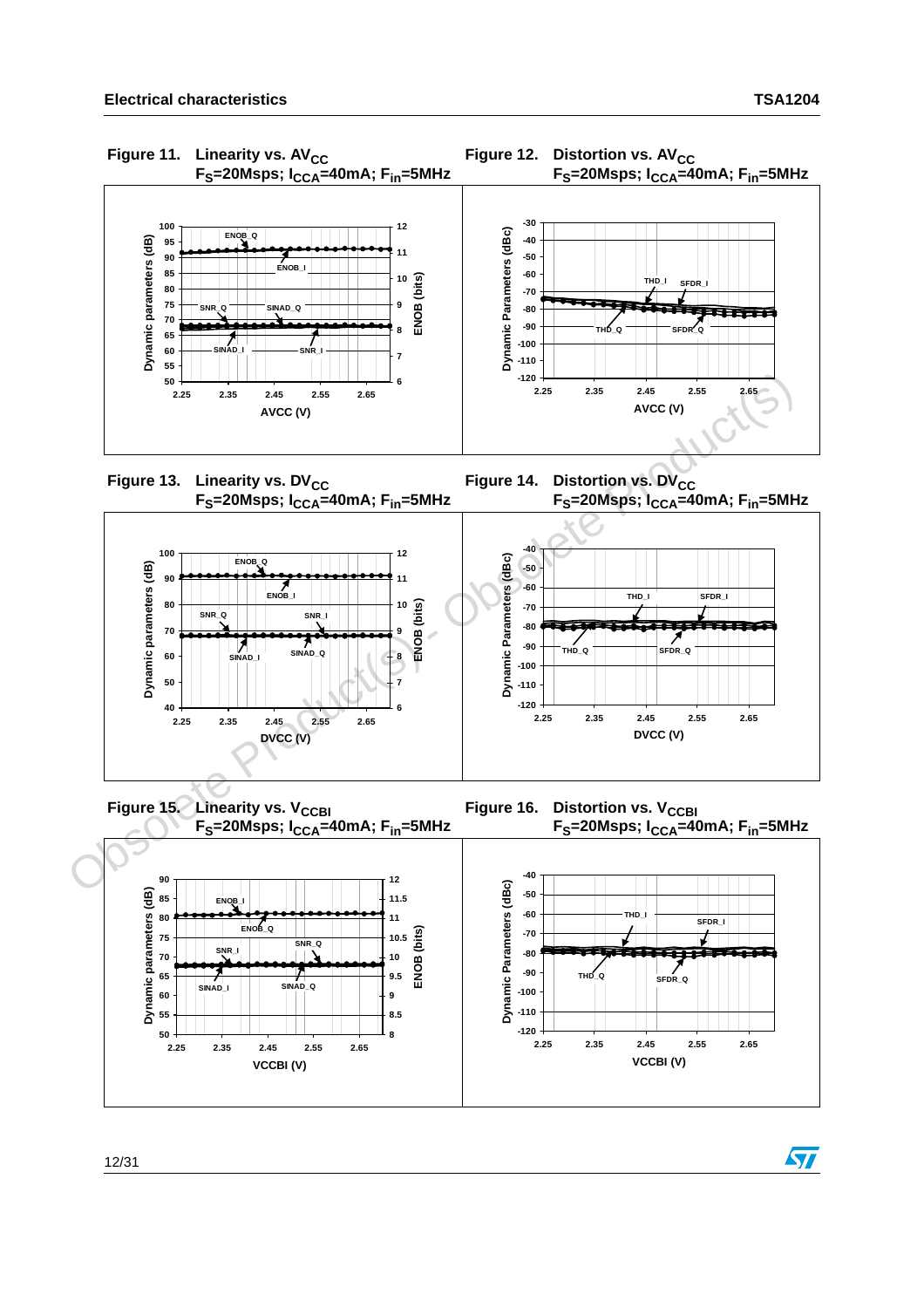

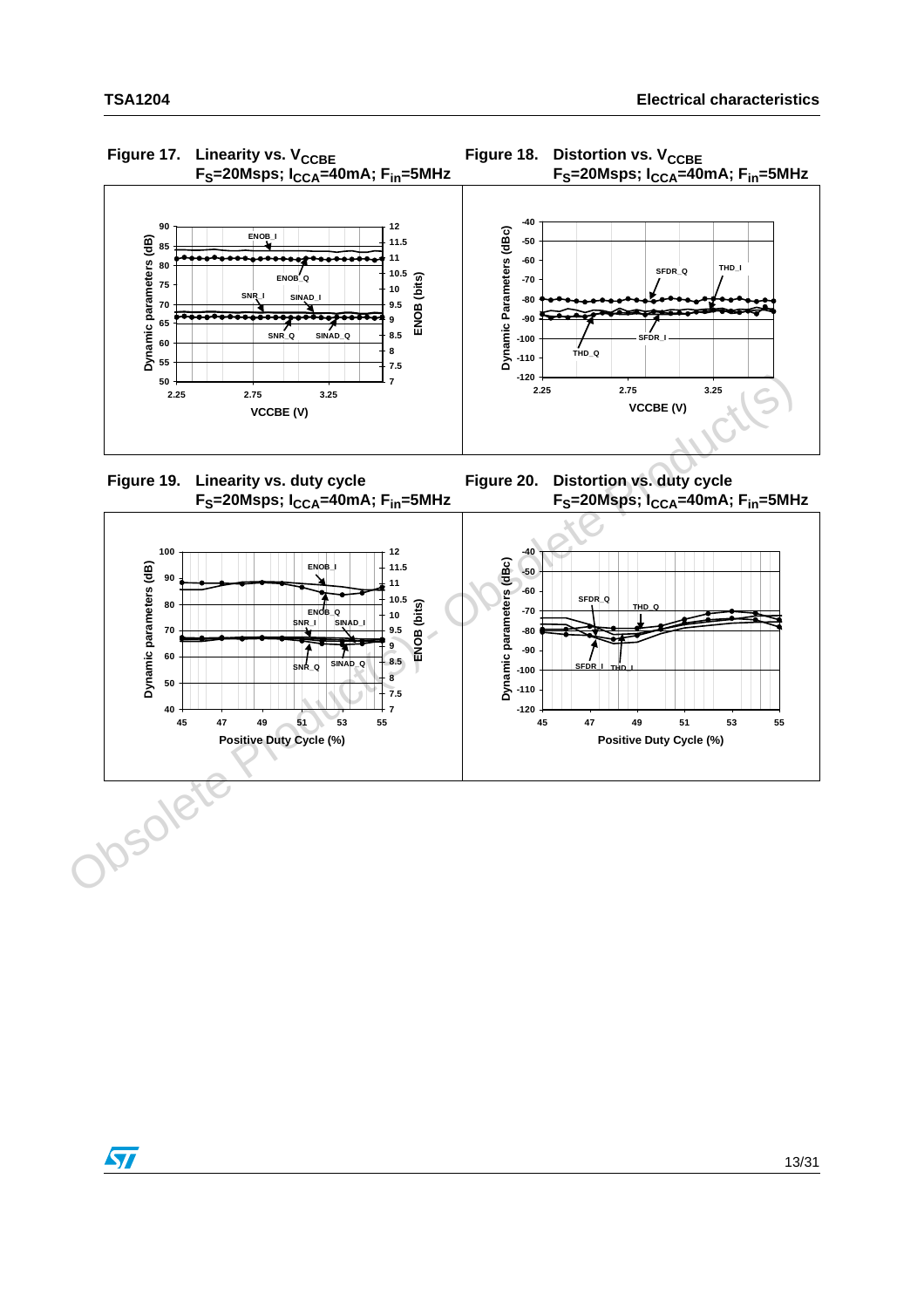$\sqrt{2}$ 









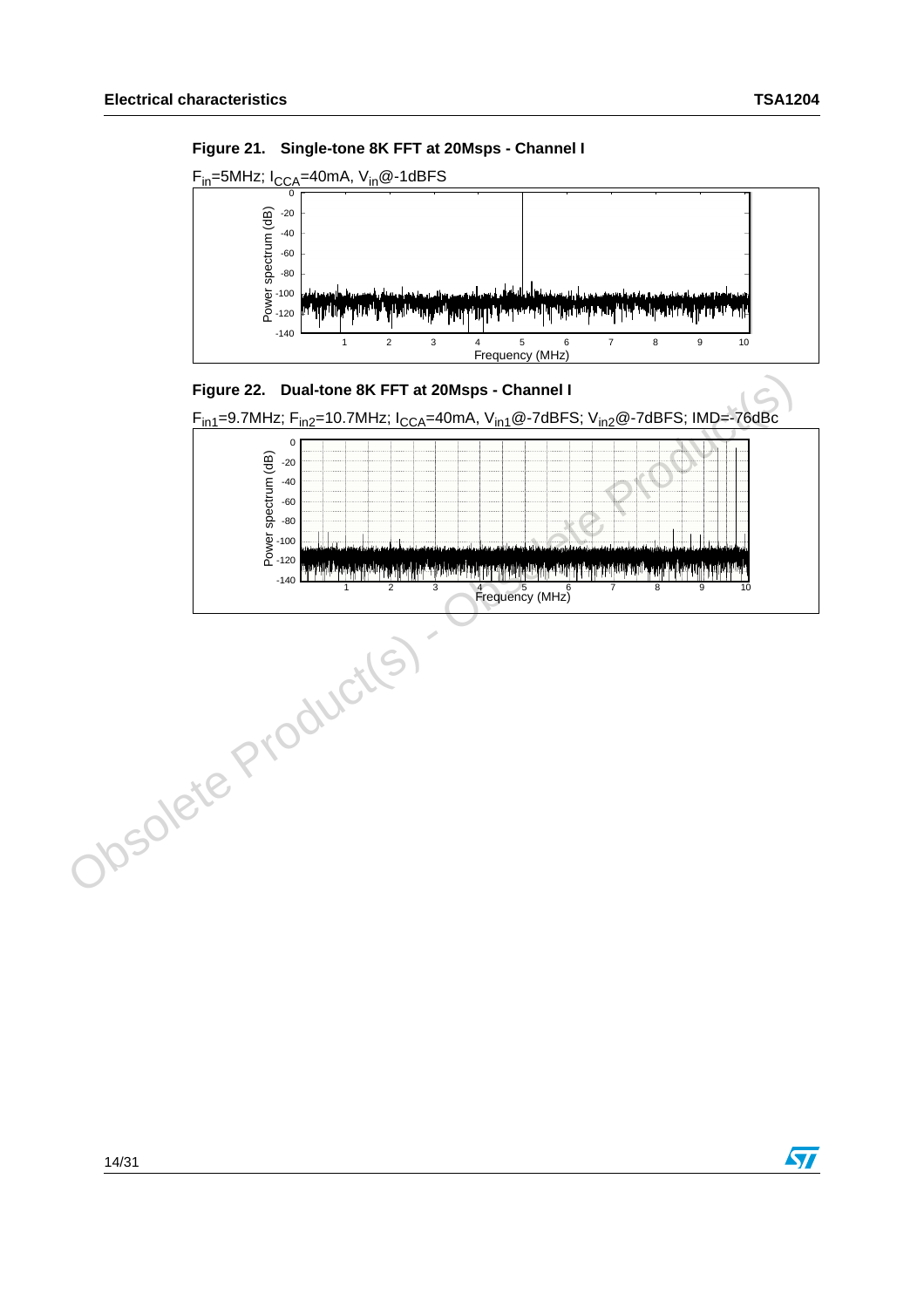## <span id="page-14-0"></span>**8 Application information**

The TSA1204 is a dual-channel, 12-bit resolution analog-to-digital converter based on a pipeline structure and the latest deep submicron CMOS process to achieve the best performance in terms of linearity and power consumption.

Each channel achieves 12-bit resolution through the pipeline structure which consists of 12 internal conversion stages in which the analog signal is fed and sequentially converted into digital data. A latency time of 7 clock periods is necessary to obtain the digitized data on the output bus.

The input signals are simultaneously sampled, for both channels, on the rising edge of the clock. The output data is delivered on the rising edge of the clock for channel I and on the falling edge of the clock for channel Q, as shown in *Figure 2: Timing diagram on page 4*. The digital data produced at the different stages must be time delayed accordidng to the order of conversion. Fianlly, a digital data correction completes the processing and ensures the validity of the ending codes on the output bus. clock. The output data is delivered on the rising edge of the clock for channel land on the tractation of the clock of channel Cass than in  $Figure 2$ . Timing diagram on page 4. T<br>digital data produced at the different stages

The structure is specifically designed to accept differential signals only.

### <span id="page-14-1"></span>**8.1 Additional functions**

To simplify the application board as much as possible, the following operating modes are provided:

- Output enable mode (OEB)
- Select mode (SELECT)

### <span id="page-14-2"></span>**8.1.1 Output enable mode (OEB)**

When set to low level  $(\nabla_{\mathsf{IL}})$ , all digital outputs remain active and are in low impedance state. When set to high level  $(V_{H})$ , all digital output buffers are in high impedance state while the converter goes on sampling. When OEB is set to a low level again, the data arrives on the output with a very short  $T_{on}$  delay. This mechanism allows the chip select of the device.

*Figure 2: Timing diagram on page 4* summarizes this functionality.

If you do not want to use OEB mode, the OEB pin should be grounded through a low value resistor.

### <span id="page-14-3"></span>**8.1.2 Select mode (SELECT)**

The digital data output from each of the ADC cores is multiplexed to share the same output bus. This prevents an increase in the number of pins and allows to use the same package as for a single-channel ADC like the TSA1201.

The information channel is selected with the "SELECT" pin. When set to high level  $(V_{H})$ , channel I data is present on the D0-D11 output bus. When set to low level  $(V_{II})$ , channel Q data is delivered on D0-D11.

By connecting SELECT to CLK, channel I and channel Q are simultaneously present on D0- D11, channel I on the rising edge of the clock and channel Q on the falling edge of the clock. (Refer to *[Figure 2: Timing diagram on page 4](#page-3-1)*).

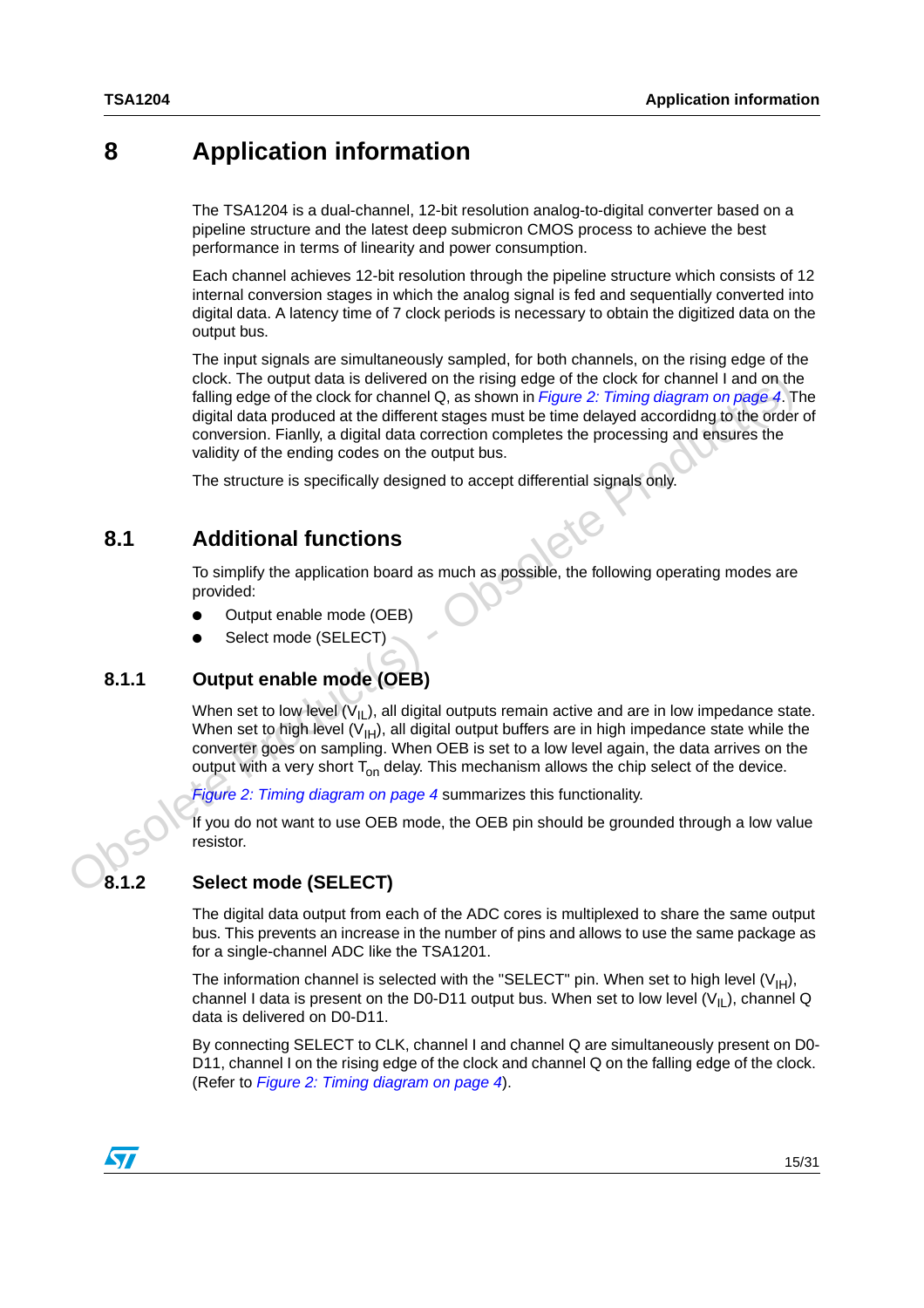$\sqrt{}$ 

### <span id="page-15-0"></span>**8.2 References and common mode connection**

VREFM must always be connected externally.

### <span id="page-15-1"></span>**8.2.1 Internal reference and common mode**

In the default configuration, the ADC operates with its own reference and common mode voltages generated by its internal bandgap. It is recommended to decouple the VREFP and INCM pins in order to minimize low and high frequency noise (see *[Figure 23](#page-15-3)*).

<span id="page-15-3"></span>



### <span id="page-15-2"></span>**8.2.2 External reference and common mode**

Each of the voltages  $V_{REFM}$ ,  $V_{REFP}$  and INCM can be fixed externally to better fit to the application needs (refer to *Table 5: Operating conditions on page 7* for min/max values). It is possible to use an external reference voltage device for specific applications requiring even better linearity, accuracy or enhanced temperature behavior.

The  $V_{RFFP}$  and  $V_{RFFM}$  voltages set the analog dynamic range at the input of the converter that has a full scale amplitude of  $2^*(V_{REFP}-V_{REFM})$ .

The INCM voltage is half the value of  $V_{RFFP}$ - $V_{RFFM}$ .

The best linearity and distortion performance is achieved with a dynamic range above 2  $V_{\text{nn}}$ and by increasing the  $V_{RFFM}$  voltage instead of lowering the  $V_{RFFP}$  one.

To obtain the highest performance from the TSA1204 device, we recommend implementing the configuration shown in *Figure 24* with the STMicroelectronics TS821or TS4041-1.2 Vref.

#### <span id="page-15-4"></span>**Figure 24. External reference setting**

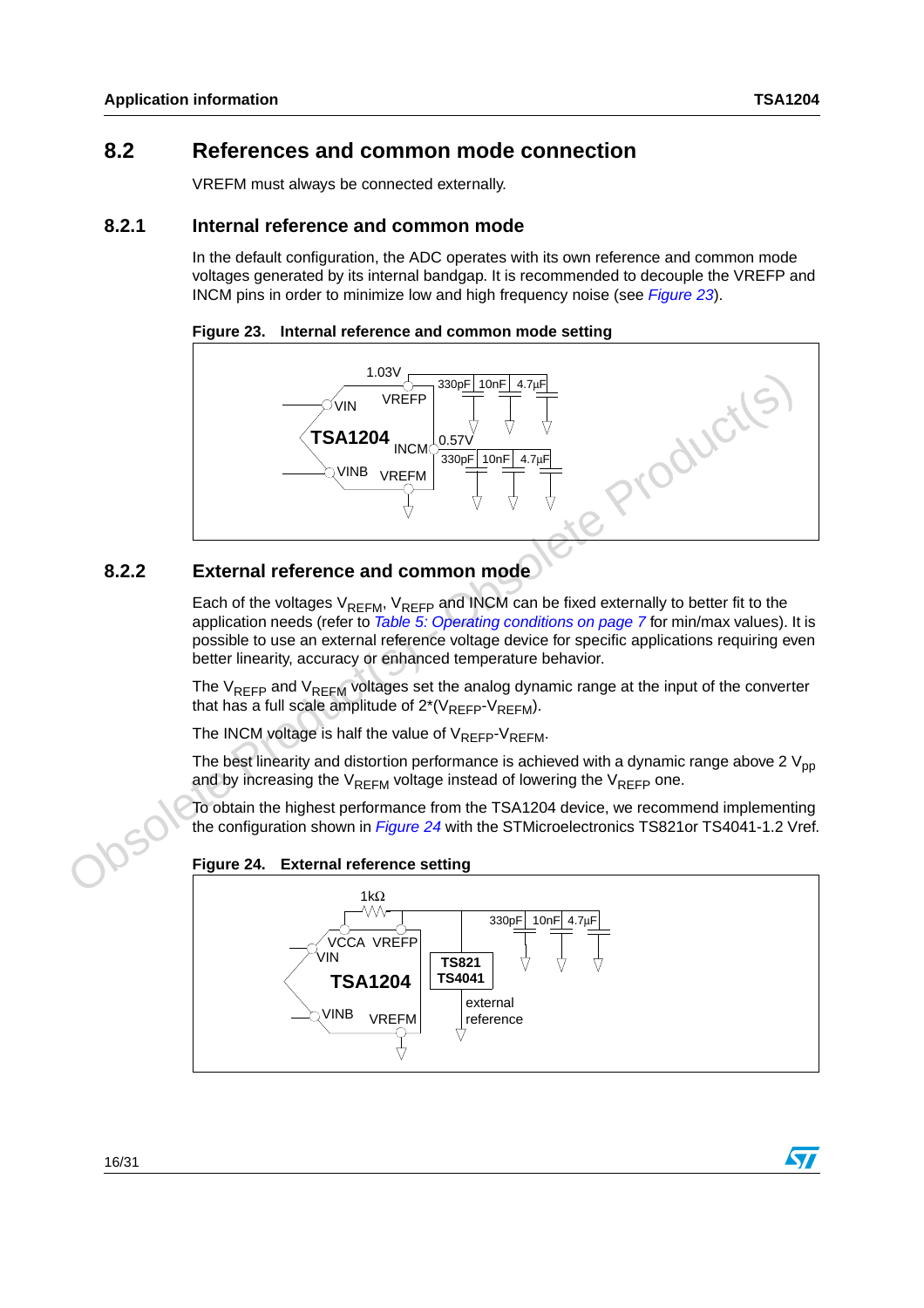### <span id="page-16-0"></span>**8.3 Driving the differential analog inputs**

The TSA1204 is designed to deliver optimum performance when driven on differential inputs. An RF transformer is an efficient way of achieving this high performance.

*[Figure 25](#page-16-1)* describes the schematics. The input signal is fed to the primary of the transformer, while the secondary drives both ADC inputs. The common mode voltage of the ADC (INCM) is connected to the center-tap of the secondary of the transformer in order to bias the input signal around this common voltage, internally set to 0.46 V. It determines the DC component of the analog signal. Being a high impedance input, it acts as an I/O and can be externally driven to adjust this DC component. The INCM is decoupled to maintain a low noise level on this node. Our evaluation board is mounted with a 1:1 ADT1-1WT transformer from Minicircuits. You might also use a higher impedance ratio (1:2 or 1:4) to reduce the driving requirement on the analog signal source.

Each analog input can drive a 1.4  $V_{\text{DD}}$  amplitude input signal, so the resulting differential amplitude is 2.8  $V_{\text{pp}}$ .



<span id="page-16-1"></span>

<span id="page-16-2"></span>**Figure 26. AC-coupled differential input** 



*[Figure 26](#page-16-2)* represents the biasing of a differential input signal in AC-coupled differential input configuration. Both inputs  $V_{IN}$  and  $V_{INB}$  are centered around the common mode voltage, that can be let internal or fixed externally.

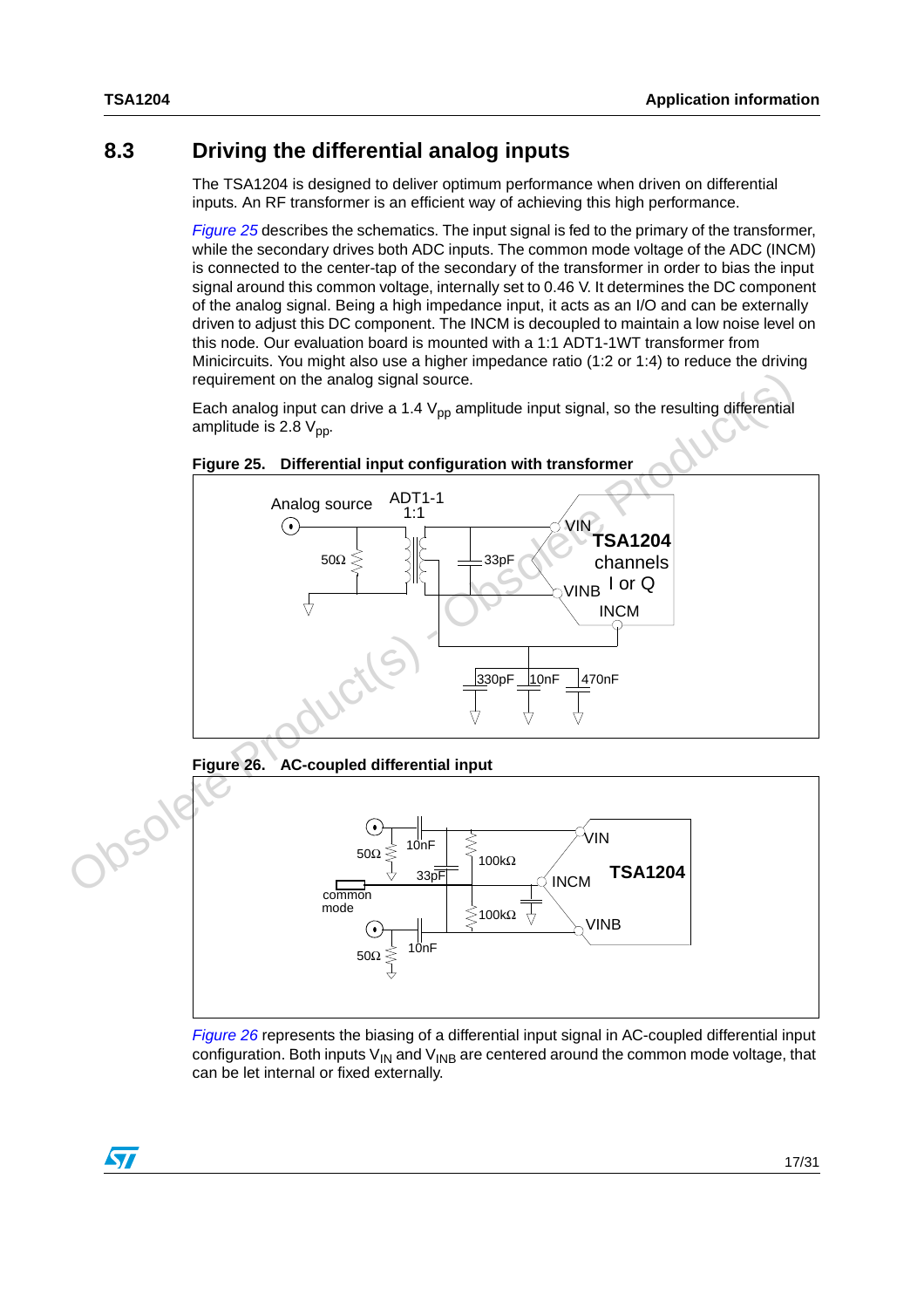

<span id="page-17-2"></span>Figure 27. DC-coupled 2 V<sub>pp</sub> differential analog input

*Figure 27* shows a DC-coupled configuration with forced VREFP and INCM to the 1 V DC analog input while VREFM is connected to ground; the differential amplitude obtained is 2  $V_{\text{pp}}$ .

### <span id="page-17-0"></span>**8.4 Clock input**

The quality of your TSA1204 converter is very dependent on your clock input accuracy, in terms of aperture jitter; the use of a low jitter crystal controlled oscillator is recommended.

Further points to consider in your implementation are:

- The duty cycle must be between 45% and 55%.
- The clock power supplies must be independent from the ADC output supplies to avoid digital noise modulation on the output.
- When powered-on, the circuit needs several clock periods to reach its normal operating conditions. Therefore, it is recommended to keep the circuit clocked to avoid random states before applying the supply voltages.

## <span id="page-17-1"></span>**8.5 Power consumption optimization**

The internal architecture of the TSA1204 makes it possible to optimize power consumption according to the sampling frequency of the application. For this purpose, an external resistor is placed between  $I_{POI}$  and the analog ground pins. Therefore, the total dissipation can be optimized over the full sampling range (0.5 Msps up to 20 Msps). Training that the model is considered to the sphericular the spherical spherical product and the spherical analog input while VREFM is connected to ground; the differential amplitude obtained is a  $2\,V_{\text{pp}}$ .<br> **S.4** Clo

The TSA1204 combines the highest performance and the lowest consumption at 20 Msps when R<sub>pol</sub> is equal to 54 kΩ. This value is nevertheless dependent on the application and the environment.

In the lower sampling frequency range, this value of resistor may be adjusted in order to decrease the analog current without any degradation of the dynamic performance.

*[Table 12](#page-18-2)* gives some values to illustrate this.

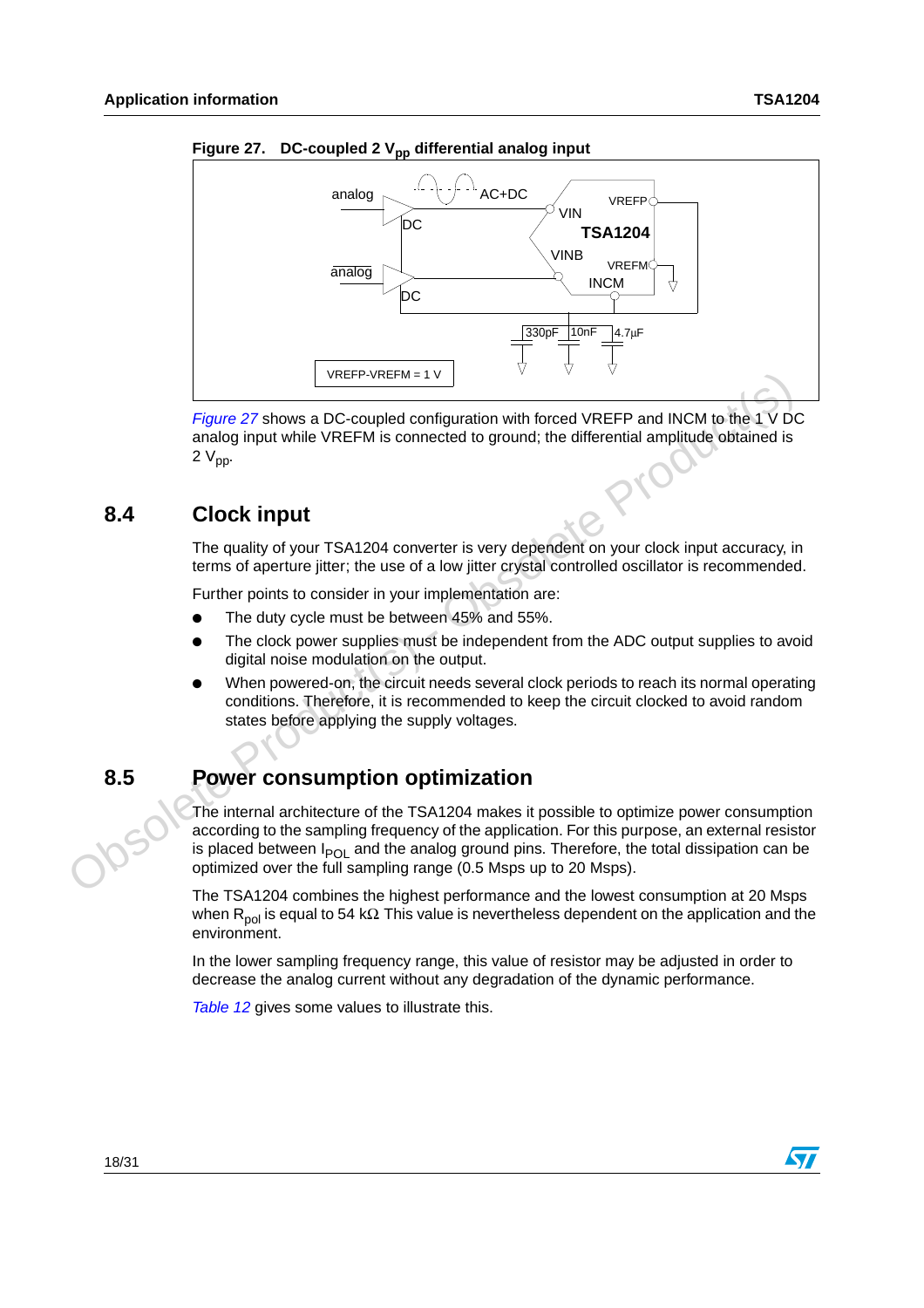| $I$ anic $I$ .<br><b>TUGH DUWER CURSUMPTION OPINING AND A GOOD DUMPER ON A NOTE AND</b> |     |     |  |  |  |  |  |
|-----------------------------------------------------------------------------------------|-----|-----|--|--|--|--|--|
| $F_S$ (Msps)                                                                            |     |     |  |  |  |  |  |
| $R_{pol}$ (kΩ)                                                                          | 120 | 54  |  |  |  |  |  |
| Optimized power (mW)                                                                    | 95  | 120 |  |  |  |  |  |

<span id="page-18-2"></span>

| Table 12. | Total power consumption optimization depending on R <sub>pol</sub> value |  |
|-----------|--------------------------------------------------------------------------|--|
|-----------|--------------------------------------------------------------------------|--|

## <span id="page-18-0"></span>**8.6 Layout precautions**

To use the ADC circuits most efficiently at high frequencies, some precautions have to be taken for power supplies:

- First of all, the implementation of 4 proper separate supplies and ground planes (analog, digital, internal and external buffer ones) on the PCB is recommended for high speed circuit applications to provide low inductance and low resistance common return. The separation of the analog signal from the digital output part is mandatory to prevent noise from coupling onto the input signal. The best compromise is to connect AGND, DGND, GNDBI in a common point whereas GNDBE must be isolated. Similarly, the AVCC, DVCC and VCCBI power supplies must be separate from the VCCBE power supply. • First of all, the implementation of 4 proper separate supplies and ground planes.<br>
(analog, digital, internal and external buller ones) on the PCB is recommended for his<br>
speed circuit applications to provide tow indu
	- Power supply bypass capacitors must be placed as close as possible to the IC pins in order to improve high frequency bypassing and reduce harmonic distortion.
	- All inputs and outputs must be properly terminated with output termination resistors; then the amplifier load is resistive only and the stability of the amplifier is improved. All leads must be wide and as short as possible especially for the analog input in order to decrease parasitic capacitance and inductance.
	- To keep the capacitive loading as low as possible at digital outputs, short lead lengths of routing are essential to minimize currents when the output changes. To minimize this output capacitance, use buffers or latches close to the output pins.
	- Choose component sizes as small as possible (SMD).

## <span id="page-18-1"></span>**8.7 EVAL1204/BA evaluation board**

The EVAL1204/BA is a 4-layer board with high decoupling and grounding level. The schematic of the evaluation board is shown in *Figure 30* and its top overlay view in *Figure 29*. The board has been characterized with a fully devoted ADC test bench as shown in *Figure 28*.



<span id="page-18-3"></span>**Figure 28. Analog-to-digital converter characterization bench**

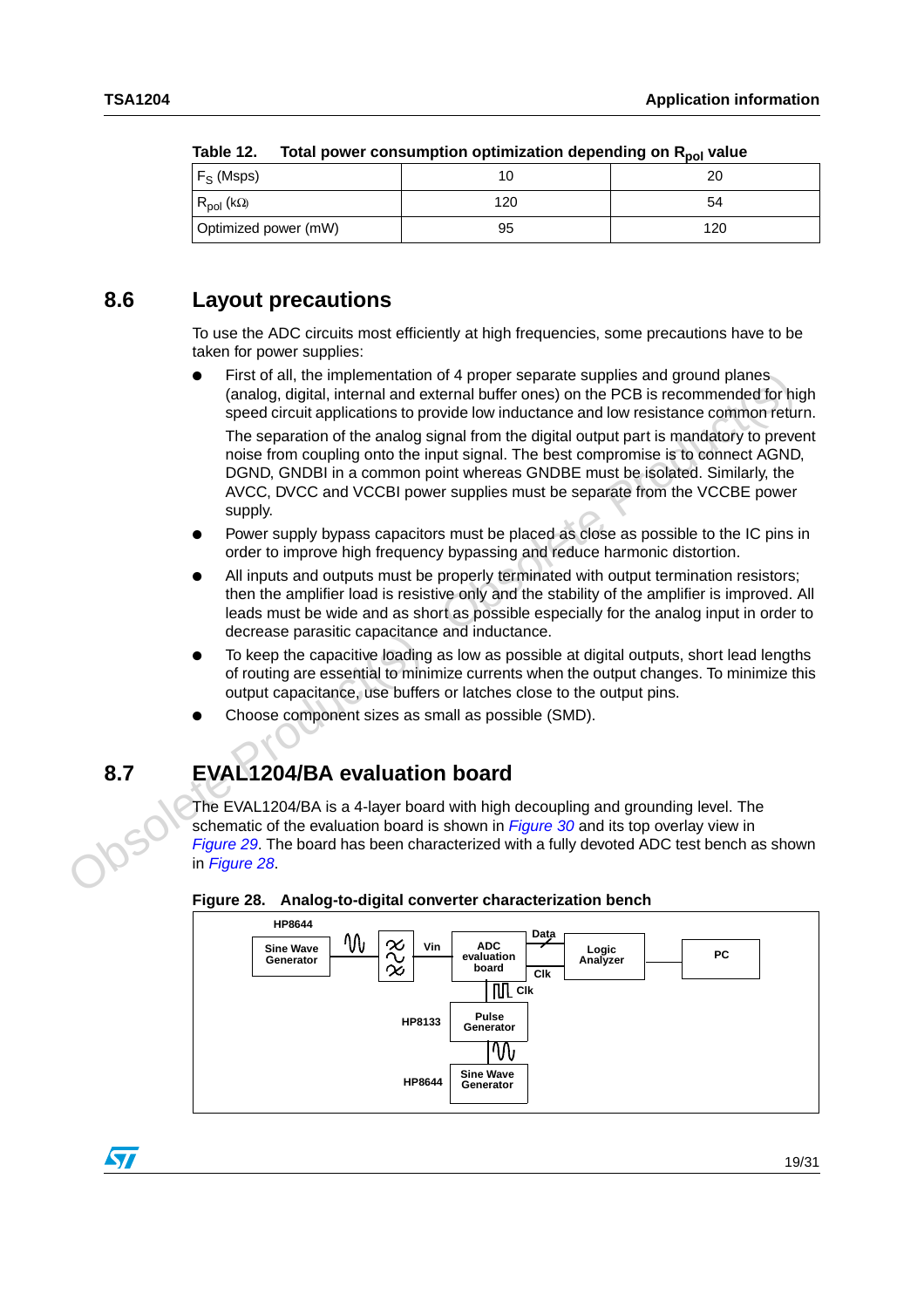$\sqrt{2}$ 

*Note: The analog signal must be filtered to be very pure. The dataready signal is the acquisition clock of the logic analyzer. The ADC digital outputs are latched by the octal buffers 74LCX573. All characterization measurements are made with SFSR=1 dB for static parameters.*



#### <span id="page-19-0"></span>**Figure 29. Evaluation board printed circuit**

#### **Table 13. Printed circuit board - list of components**

|                                                                                      |                                                                                                           | 巴马<br>AU<br>AG<br>$E\overline{\text{S}}\overline{\text{M}}$<br>2<br>冒 | F <sub>ss19</sub><br>RSOB<br>TQ2<br>Esab<br>βd          | 困<br>ऴ<br>டி⊐ப்∄<br>ச<br>$\sqrt{200}$<br>$\cup$<br><b>Corp</b><br>$\overline{[0932]}$<br>C23<br>c36<br>C31<br>CMO<br>$\ensuremath{\mathrel{\text{Z}}}\xspace$ | J9<br>$\overline{4}$<br>$rac{X}{C}$                                                          | $\Xi$<br>ED3 C13<br><b>IMS</b><br>$\mathbb{E}$                        | $\sim$<br>C26<br>U2<br>U3<br><b>C33</b>                                                                                                                                                                          | D1<br>D <sub>2</sub><br>D <sub>3</sub><br>D <sub>4</sub><br>D <sub>5</sub><br>D6<br>D <sub>2</sub><br>D <sub>8</sub><br>D9<br>D1O<br>D11<br>CKD<br>VCCB2 | oelectronics<br>់ប៉<br>έ<br>$\frac{1}{5}$ | S                                         |
|--------------------------------------------------------------------------------------|-----------------------------------------------------------------------------------------------------------|-----------------------------------------------------------------------|---------------------------------------------------------|---------------------------------------------------------------------------------------------------------------------------------------------------------------|----------------------------------------------------------------------------------------------|-----------------------------------------------------------------------|------------------------------------------------------------------------------------------------------------------------------------------------------------------------------------------------------------------|----------------------------------------------------------------------------------------------------------------------------------------------------------|-------------------------------------------|-------------------------------------------|
|                                                                                      |                                                                                                           |                                                                       |                                                         |                                                                                                                                                               |                                                                                              |                                                                       |                                                                                                                                                                                                                  |                                                                                                                                                          |                                           | Footprint                                 |
|                                                                                      |                                                                                                           |                                                                       |                                                         |                                                                                                                                                               |                                                                                              |                                                                       |                                                                                                                                                                                                                  |                                                                                                                                                          |                                           |                                           |
| ١o                                                                                   | 805                                                                                                       | CD2                                                                   | 10 <sub>nF</sub>                                        | 603                                                                                                                                                           | C <sub>26</sub>                                                                              | 330pF                                                                 | 603                                                                                                                                                                                                              | CQ <sub>6</sub>                                                                                                                                          | <b>NC</b>                                 | 805                                       |
| 0                                                                                    | 805                                                                                                       | C40                                                                   | 10 <sub>nF</sub>                                        | 603                                                                                                                                                           | C <sub>20</sub>                                                                              |                                                                       |                                                                                                                                                                                                                  | CI <sub>6</sub>                                                                                                                                          | <b>NC</b>                                 | 805                                       |
| 0                                                                                    | 805                                                                                                       | C39                                                                   | 10 <sub>nF</sub>                                        | 603                                                                                                                                                           | C33                                                                                          | 330pF                                                                 | 603                                                                                                                                                                                                              | U <sub>2</sub>                                                                                                                                           | 74LCX573                                  | TSSOP20                                   |
| 0                                                                                    | 805                                                                                                       | CQ12                                                                  | 10 <sub>nF</sub>                                        | 603                                                                                                                                                           |                                                                                              | 330pF                                                                 | 603                                                                                                                                                                                                              | U <sub>3</sub>                                                                                                                                           |                                           | TSSOP20                                   |
| $\mathbf 0$                                                                          | 805                                                                                                       | CQ9                                                                   | 10 <sub>nF</sub>                                        | 603                                                                                                                                                           | CI1                                                                                          | 33pF                                                                  | 603                                                                                                                                                                                                              | U1                                                                                                                                                       |                                           | SOT23-6                                   |
| $\overline{0}$                                                                       | 805                                                                                                       | C52                                                                   | 10 <sub>nF</sub>                                        | 603                                                                                                                                                           | CQ1                                                                                          | 33pF                                                                  | 603                                                                                                                                                                                                              | <b>JA</b>                                                                                                                                                | <b>ANALOGIC</b>                           | connector                                 |
| 47                                                                                   | 603                                                                                                       | C <sub>18</sub>                                                       | 10 <sub>nF</sub>                                        | 603                                                                                                                                                           | C34                                                                                          | 47µF                                                                  | RB.1                                                                                                                                                                                                             | J17                                                                                                                                                      | <b>BUFPOW</b>                             | connector                                 |
| 47                                                                                   | 603                                                                                                       | C <sub>21</sub>                                                       | 10 <sub>nF</sub>                                        | 603                                                                                                                                                           | C42                                                                                          | 47µF                                                                  |                                                                                                                                                                                                                  | J25                                                                                                                                                      | <b>CKDATA</b>                             | <b>SMA</b>                                |
| 47                                                                                   | 603                                                                                                       | C4                                                                    | 10 <sub>nF</sub>                                        | 603                                                                                                                                                           | C35                                                                                          | 47µF                                                                  | <b>RB.1</b>                                                                                                                                                                                                      | J4                                                                                                                                                       | <b>CLK</b>                                | <b>SMA</b>                                |
| 47                                                                                   | 603                                                                                                       | $\overline{C15}$                                                      | 10 <sub>nF</sub>                                        | 603                                                                                                                                                           | C44                                                                                          | 47µF                                                                  | <b>RB.1</b>                                                                                                                                                                                                      | J27                                                                                                                                                      | CON <sub>2</sub>                          | SIP2                                      |
| 47                                                                                   | 603                                                                                                       | C <sub>27</sub>                                                       | 10 <sub>nF</sub>                                        | 603                                                                                                                                                           | C36                                                                                          | 47µF                                                                  | <b>RB.1</b>                                                                                                                                                                                                      | J26                                                                                                                                                      | CON <sub>2</sub>                          | SIP <sub>2</sub>                          |
| 47                                                                                   | 603                                                                                                       | C11                                                                   | 10 <sub>nF</sub>                                        | 603                                                                                                                                                           | C32                                                                                          | 47µF                                                                  | <b>RB.1</b>                                                                                                                                                                                                      | JD                                                                                                                                                       | <b>DIGITAL</b>                            | connector                                 |
| 0 <sub>NC</sub>                                                                      | 805                                                                                                       | C <sub>I9</sub>                                                       | 10 <sub>nF</sub>                                        | 603                                                                                                                                                           | C37                                                                                          | 470nF                                                                 | 805                                                                                                                                                                                                              | J11                                                                                                                                                      | Inl                                       | <b>SMA</b>                                |
| ONC                                                                                  | 805                                                                                                       | CI12                                                                  | 10 <sub>nF</sub>                                        | 603                                                                                                                                                           | CQ10                                                                                         | 470nF                                                                 | 805                                                                                                                                                                                                              | JI1B                                                                                                                                                     | InIB                                      | <b>SMA</b>                                |
| 0 <sub>NC</sub>                                                                      | 805                                                                                                       | Cl31                                                                  | 10 <sub>nF</sub>                                        | 603                                                                                                                                                           | C28                                                                                          | 470nF                                                                 | 805                                                                                                                                                                                                              | JQ1                                                                                                                                                      | InQ                                       | <b>SMA</b>                                |
| 0 <sub>N</sub> C                                                                     | 805                                                                                                       | CQ31                                                                  | 10 <sub>nF</sub>                                        | 603                                                                                                                                                           | CI10                                                                                         | 470 <sub>n</sub> F                                                    | 805                                                                                                                                                                                                              | JQ1B                                                                                                                                                     | InQB                                      | <b>SMA</b>                                |
| 0 <sub>NC</sub>                                                                      | 805                                                                                                       | CQ30                                                                  | 330pF                                                   | 603                                                                                                                                                           | CQ32                                                                                         | 470nF                                                                 | 805                                                                                                                                                                                                              | SW <sub>1</sub>                                                                                                                                          | <b>SWITCH</b>                             | connector                                 |
| 0 <sub>NC</sub>                                                                      | 805                                                                                                       | CI11                                                                  | 330pF                                                   | 603                                                                                                                                                           | CQ13                                                                                         | 470nF                                                                 | 805                                                                                                                                                                                                              | S <sub>5</sub>                                                                                                                                           | SW-SPST                                   | connector                                 |
| 0 <sub>NC</sub>                                                                      | 805                                                                                                       | C51                                                                   | 330pF                                                   | 603                                                                                                                                                           | CI32                                                                                         | 470nF                                                                 | 805                                                                                                                                                                                                              | S <sub>4</sub>                                                                                                                                           | SW-SPST                                   | connector                                 |
| 0 <sub>N</sub> C                                                                     | 805                                                                                                       | C <sub>2</sub>                                                        | 330pF                                                   | 603                                                                                                                                                           | C <sub>13</sub>                                                                              | 470nF                                                                 | 805                                                                                                                                                                                                              | TI2                                                                                                                                                      | T2-AT1-1WT                                | <b>ADT</b>                                |
| 1K                                                                                   | 603                                                                                                       | C17                                                                   | 330pF                                                   | 603                                                                                                                                                           | C53                                                                                          | 470nF                                                                 | 805                                                                                                                                                                                                              | TQ <sub>2</sub>                                                                                                                                          | T2-AT1-1WT                                | <b>ADT</b>                                |
| 47K                                                                                  | 603                                                                                                       | CD3                                                                   | 330pF                                                   | 603                                                                                                                                                           | C <sub>16</sub>                                                                              | 470nF                                                                 | 805                                                                                                                                                                                                              | J <sub>12</sub>                                                                                                                                          | <b>VREFI</b>                              | connector                                 |
| 47K                                                                                  | 603                                                                                                       | C10                                                                   | 330pF                                                   | 603                                                                                                                                                           | C <sub>3</sub>                                                                               | 470 <sub>n</sub> F                                                    | 805                                                                                                                                                                                                              | JQ2                                                                                                                                                      | <b>VREFQ</b>                              | connector                                 |
| 200K                                                                                 | VR <sub>5</sub>                                                                                           | CQ8                                                                   | 330pF                                                   | 603                                                                                                                                                           | C <sub>22</sub>                                                                              | 470nF                                                                 | 805                                                                                                                                                                                                              | J6                                                                                                                                                       | 32Pin                                     | <b>IDC-32</b>                             |
|                                                                                      | trimmer                                                                                                   | CQ11                                                                  | 330pF                                                   | 603                                                                                                                                                           | CI13                                                                                         | 470nF                                                                 | 805                                                                                                                                                                                                              |                                                                                                                                                          |                                           | connector                                 |
| $10\mu F$                                                                            | 1210                                                                                                      | C <sub>18</sub>                                                       | 330pF                                                   | 603                                                                                                                                                           | C38                                                                                          | 470nF                                                                 | 805                                                                                                                                                                                                              |                                                                                                                                                          |                                           |                                           |
| $10\mu F$                                                                            | 1210                                                                                                      | C14                                                                   | 330pF                                                   | 603                                                                                                                                                           | CD <sub>1</sub>                                                                              | 470nF                                                                 | 805                                                                                                                                                                                                              |                                                                                                                                                          | NC: non soldered                          |                                           |
| $10\mu F$                                                                            | 1210                                                                                                      | CI30                                                                  | 330pF                                                   | 603                                                                                                                                                           | $\overline{C}$ 19                                                                            | 470nF                                                                 | 805                                                                                                                                                                                                              |                                                                                                                                                          |                                           |                                           |
| RS <sub>I6</sub><br>RSI7<br>RS <sub>18</sub><br>RS <sub>I9</sub><br>RS <sub>I5</sub> | Table 13.<br>Part<br>Name<br>Type<br>RSQ6<br>RSQ7<br>RSQ8<br>RQ <sub>19</sub><br>RSQ5<br>RSQ <sub>9</sub> | Footprint                                                             | JI1B<br>InIB<br>5<br>InQ<br>JQ1<br>JQ1B<br>InOB<br>Name | Part<br><b>Type</b>                                                                                                                                           | $\sqrt{RST}$<br>RST8<br>Rajl<br>RSOZ<br><b>RNG</b><br>ិ<br>ក<br>D.<br>Q2<br><b>Footprint</b> | <u>∣⊖∣ г−ਥੋ</u> β†ਾ⊓<br>гоп<br>∕†ვე<br><b>Name</b><br>C <sub>25</sub> | [다]일 나는 이 다리 이 기 시간 이 기 시간 이 기 시간이 되었다.<br><u>ksor – Trondersien</u><br>Ksor – Trondersien<br>Ksor – Trondersien<br><b>COLO</b> C <sub>22</sub> CL <sub>1</sub> CO <sub>1</sub><br> ဗ္ပ<br>Part<br>Type<br>330pF | <sup>4</sup> c34)⊑39<br>$CDP$ $C19$ $C4$<br>$\lceil 29 \rceil$ C38<br>K357<br>GNDB2<br>Printed circuit board - list of components<br>603<br>RB.1         | Footprint Name                            | Part<br>Type<br>74LCX573<br><b>STG719</b> |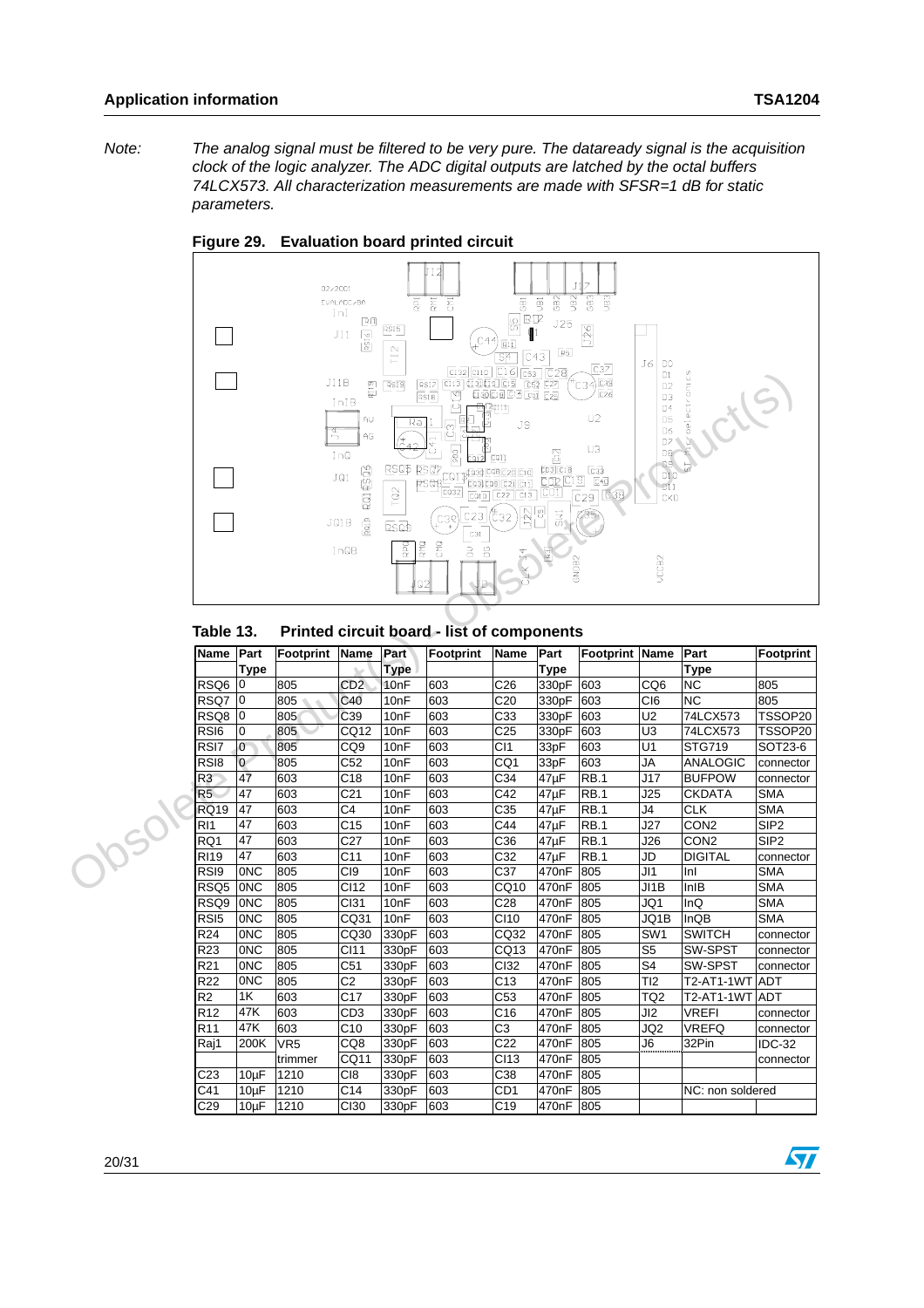

<span id="page-20-0"></span>**Figure 30. TSA1204 evaluation board schematic**

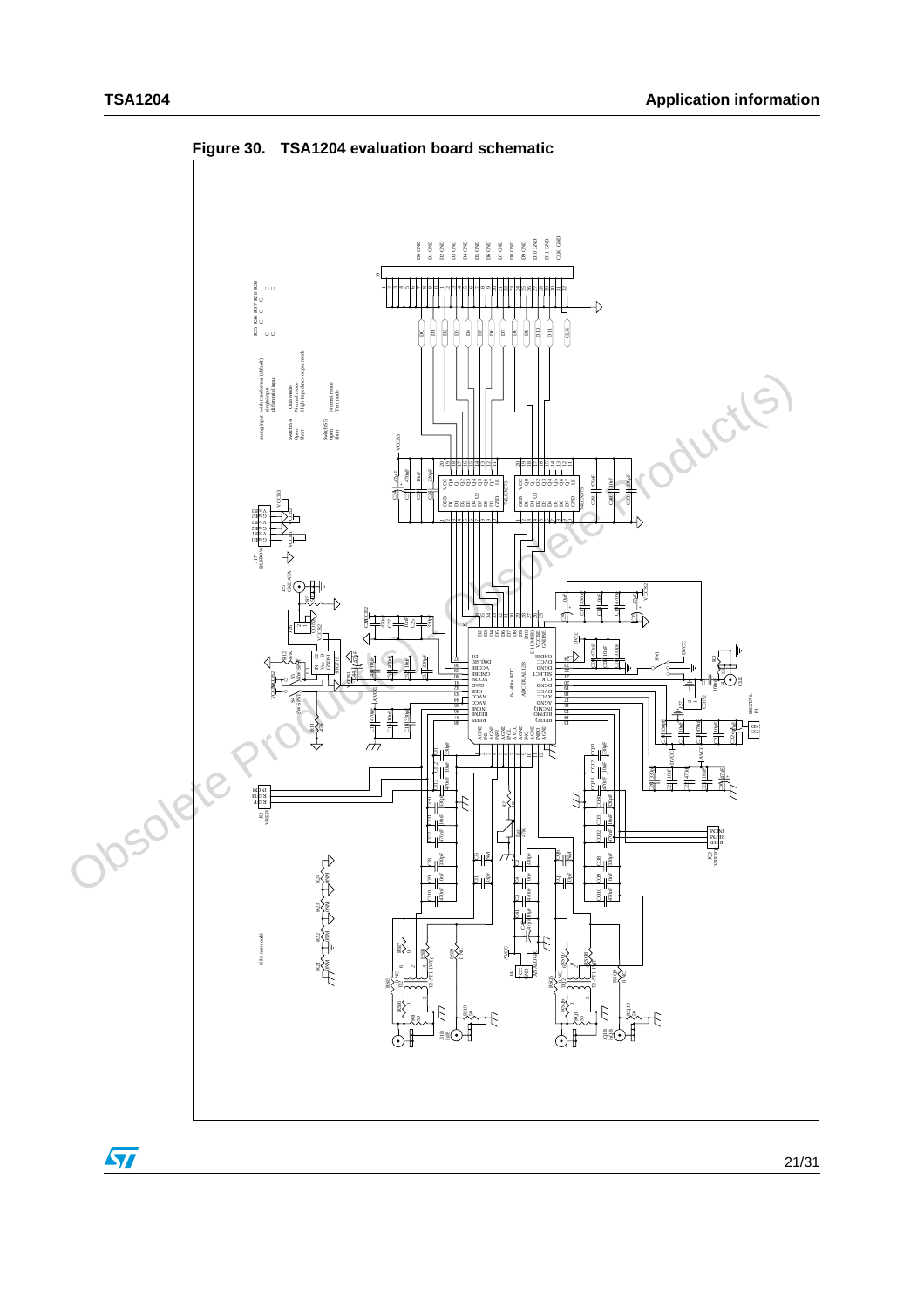### <span id="page-21-0"></span>**8.7.1 Evaluation board operating conditions**

*[Table 14](#page-21-3)* below shows the connections to the board for the power supplies and other pins.

|                 | <b>Board marking</b>                                                                                                                                                                                                                                                                       | <b>Connection</b>                                                                                                                                                          | Internal voltage (V) | External voltage (V) |  |  |  |
|-----------------|--------------------------------------------------------------------------------------------------------------------------------------------------------------------------------------------------------------------------------------------------------------------------------------------|----------------------------------------------------------------------------------------------------------------------------------------------------------------------------|----------------------|----------------------|--|--|--|
|                 | AV                                                                                                                                                                                                                                                                                         | <b>AVCC</b>                                                                                                                                                                |                      | 2.5                  |  |  |  |
|                 | AG                                                                                                                                                                                                                                                                                         | <b>AGND</b>                                                                                                                                                                |                      | $\mathbf 0$          |  |  |  |
|                 | <b>RPI</b>                                                                                                                                                                                                                                                                                 | <b>REFPI</b>                                                                                                                                                               | 0.89                 | < 1.4                |  |  |  |
|                 | <b>RMI</b>                                                                                                                                                                                                                                                                                 | <b>REFMI</b>                                                                                                                                                               |                      | < 0.4                |  |  |  |
|                 | <b>CMI</b>                                                                                                                                                                                                                                                                                 | <b>INCMI</b>                                                                                                                                                               | 0.46                 | $<$ 1                |  |  |  |
|                 | <b>RPQ</b>                                                                                                                                                                                                                                                                                 | <b>REFPQ</b>                                                                                                                                                               | 0.89                 | < 1.4                |  |  |  |
|                 | <b>RMQ</b>                                                                                                                                                                                                                                                                                 | <b>REFMQ</b>                                                                                                                                                               |                      | <0.4                 |  |  |  |
|                 | <b>CMQ</b>                                                                                                                                                                                                                                                                                 | <b>INCMQ</b>                                                                                                                                                               | 0.46                 | $<$ 1                |  |  |  |
|                 | <b>DV</b>                                                                                                                                                                                                                                                                                  | <b>DVCC</b>                                                                                                                                                                |                      | 2.5                  |  |  |  |
|                 | <b>DG</b>                                                                                                                                                                                                                                                                                  | <b>DGND</b>                                                                                                                                                                |                      | $\mathbf 0$          |  |  |  |
|                 | GB1                                                                                                                                                                                                                                                                                        | <b>GNDBI</b>                                                                                                                                                               |                      | $\mathbf 0$          |  |  |  |
|                 | VB1                                                                                                                                                                                                                                                                                        | <b>VCCBI</b>                                                                                                                                                               |                      | 2.5                  |  |  |  |
|                 | GB <sub>2</sub>                                                                                                                                                                                                                                                                            | <b>GNDBE</b>                                                                                                                                                               |                      | $\mathbf 0$          |  |  |  |
|                 | VB <sub>2</sub>                                                                                                                                                                                                                                                                            | <b>VCCBE</b>                                                                                                                                                               |                      | 1.8/2.5/3.3          |  |  |  |
|                 | GB <sub>3</sub>                                                                                                                                                                                                                                                                            | GNDB3                                                                                                                                                                      |                      | $\mathbf 0$          |  |  |  |
|                 | VB <sub>3</sub>                                                                                                                                                                                                                                                                            | VCCB3                                                                                                                                                                      |                      | 2.5                  |  |  |  |
| <b>Caution:</b> |                                                                                                                                                                                                                                                                                            | Do not use the VB3 power supply (5 V) dedicated to the 74LCX573 external buffers to<br>supply the VB2 of the TSA1203 which cannot exceed 3.3 V.                            |                      |                      |  |  |  |
| 8.7.2           | <b>Consumption adjustment</b>                                                                                                                                                                                                                                                              |                                                                                                                                                                            |                      |                      |  |  |  |
|                 |                                                                                                                                                                                                                                                                                            | Before beginnning characterization tests, make sure to adjust the R <sub>pol</sub> (Raj1), and therefore<br>l <sub>pol</sub> , value according to your sampling frequency. |                      |                      |  |  |  |
| 8.7.3           | <b>Single and differential inputs</b>                                                                                                                                                                                                                                                      |                                                                                                                                                                            |                      |                      |  |  |  |
|                 | The test board can be driven on a single analog input, or on differential inputs. With a single<br>analog input, you must use the ADT1-1WT transformer to generate a differential signal. In<br>this configuration, the resistors RSI6, RSI7, RSI8 for channel I (respectively RSQ6, RSQ7, |                                                                                                                                                                            |                      |                      |  |  |  |

<span id="page-21-3"></span>Table 14. **Table 14. Board connections for power supplies and other pins** 

### <span id="page-21-1"></span>**8.7.2 Consumption adjustment**

### <span id="page-21-2"></span>**8.7.3 Single and differential inputs**

The test board can be driven on a single analog input, or on differential inputs. With a single analog input, you must use the ADT1-1WT transformer to generate a differential signal. In this configuration, the resistors RSI6, RSI7, RSI8 for channel I (respectively RSQ6, RSQ7, RSQ8 for channel Q) are connected as short-circuits whereas RSI5, RSI9 (respectively RSQ5, RSQ9 for channel Q) are open circuits.

Alternatively, you can use the JI1 and JI1B differential inputs. In this case, the resistances RSI5, RSI9 for channel I (respectively RSQ5, RSQ9 for channel Q) are connected as shortcircuits whereas RSI6, RSI7, RSI8 (respectively RSQ6, RSQ7, RSQ8 for channel Q) are open circuits.

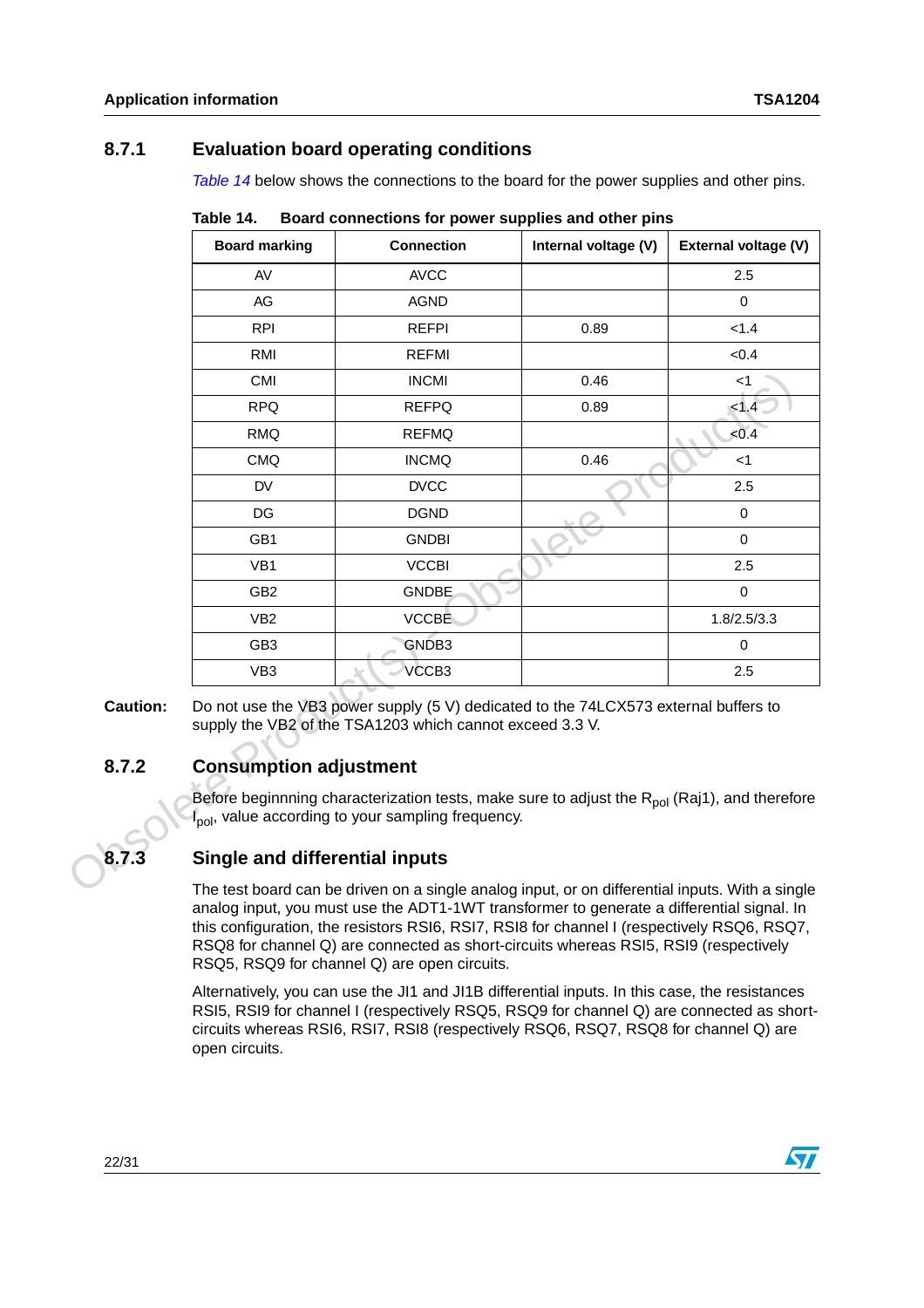### <span id="page-22-0"></span>**8.7.4 Mode select**

In order to select the channel you want to evaluate, you must set a jumper on the board in the relevant position for the SELECT pin (see *[Figure 31](#page-22-1)*).

The channels selected depend on the position of the jumper:

- With the jumper connected to the upper connectors, channel I at the output is selected.
- With the jumper connected horizontally, channel Q at the output is selected.
- With the jumper connected to the lower connectors, both channels are selected, relative to the clock edge.

<span id="page-22-1"></span>

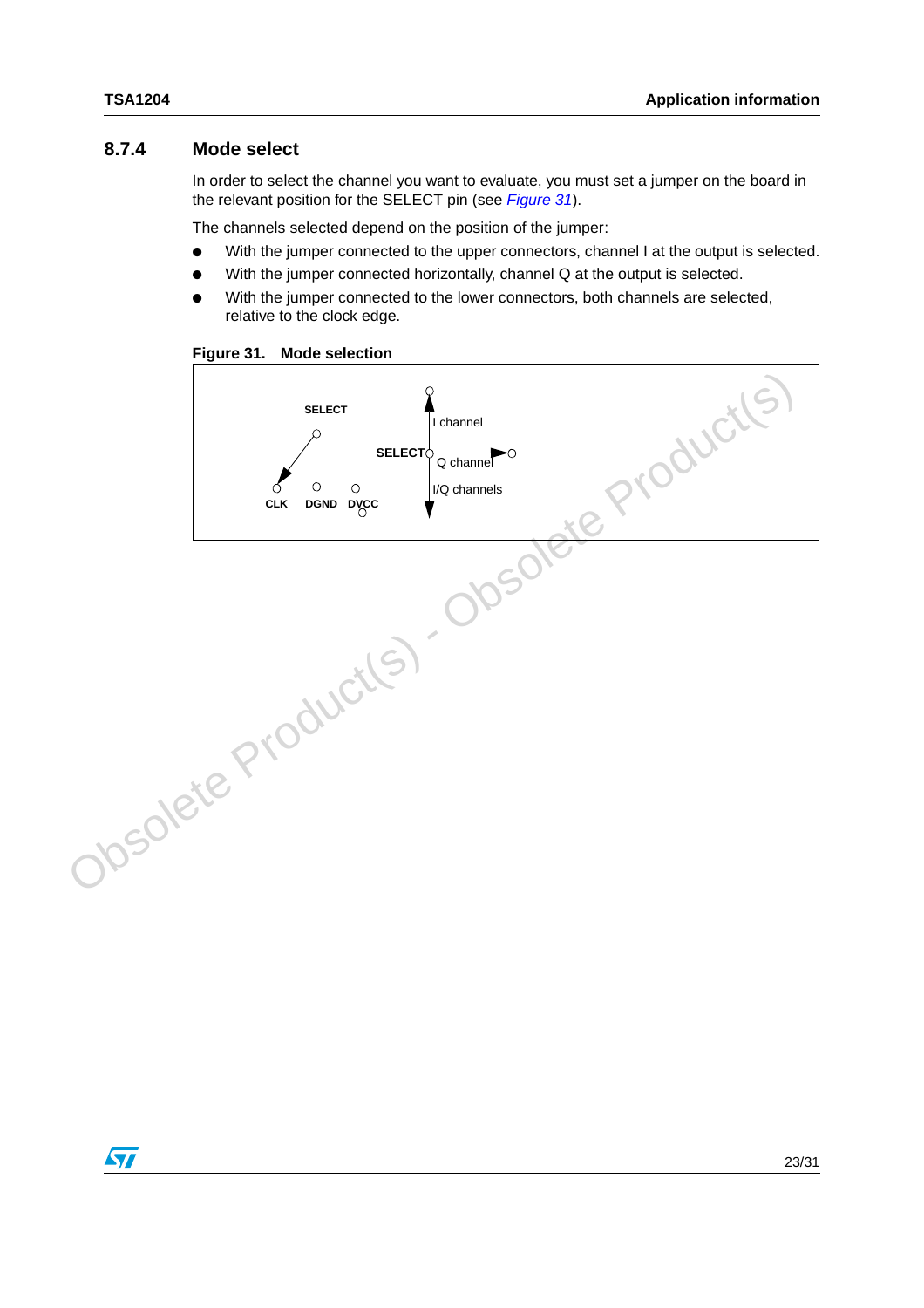# <span id="page-23-0"></span>**9 Practical application examples**

### <span id="page-23-1"></span>**9.1 Digital interface applications**

The wide external buffer power supply range of the TSA1204 makes it a perfect choice for plugging into 2.5 V or 3.3 V low voltage DSPs or digital interfaces.

### <span id="page-23-2"></span>**9.2 Medical imaging application**

Driven by the demand of the applications requiring nowadays either portability or ahigh degree of parallelism (or both), this product satisfies the requirements of medical imaging and telecom infrastructures.

The typical system diagram in *Figure 32* shows how a narrow input beam of acoustic energy is sent into a living body via the transducer and how the energy reflected back is analyzed.



### <span id="page-23-3"></span>**Figure 32. Medical imaging application**

The transducer is a piezoelectric ceramic such as zirconium titanate. The whole array can reach up to 512 channels. The TX beam former, amplified by the HV TX amps, delivers up to 100 V amplitude excitation pulses with phase and amplitude shifts. The mux and T/R switch is a two-way input signal transmitter/output receiver.

To compensate for skin and tissues attenuation effects, the time gain compensation (TGC) amplifier is an exponential amplifier that enables the amplification of low voltage signals to the ADC input range. Differential output structure with low noise and very high linearity are mandatory factors.

These applications need high speed, low power and high performance ADCs. 10-12 bit resolution is necessary to lower the quantification noise. As multiple channels are used, a dual converter is a must for room saving issues.

The input signal is in the range of 2 to 20 MHz (mainly 2 to 7 MHz) and the application uses mostly a 4 over-sampling ratio for spurious free dynamic range (SFDR) optimization.

The next RX beam former and processing blocks enable the analysis of the output channels versus the input beam.

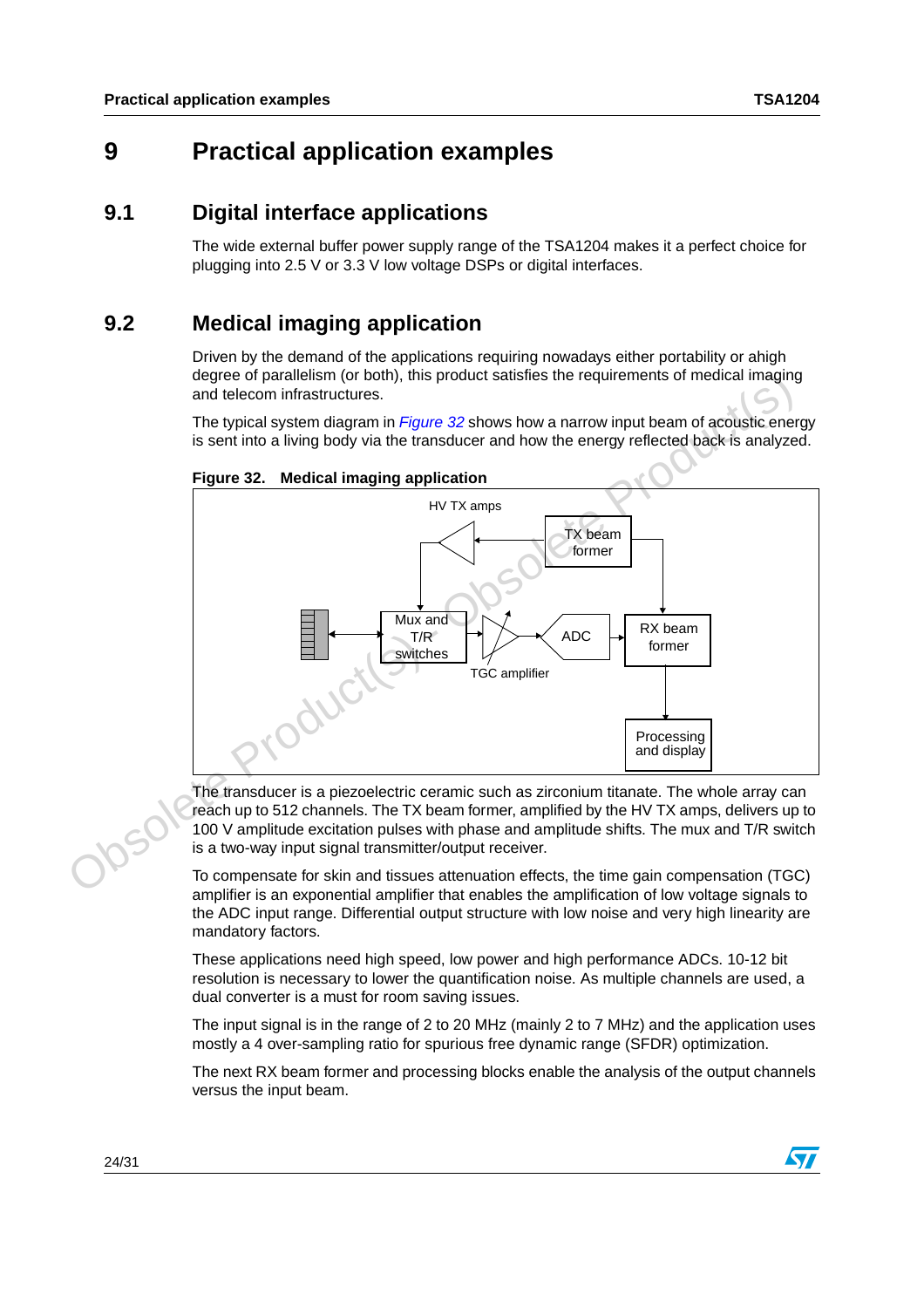## <span id="page-24-0"></span>**10 Definitions of specified parameters**

#### <span id="page-24-1"></span>**Static parameters**

Static measurements are performed using the histograms method on a 2 MHz input signal, sampled at 50 Msps, which is high enough to fully characterize the test frequency response. The input level is +1 dBFS to saturate the signal.

### **Differential non linearity (DNL)**

The average deviation of any output code width from the ideal code width of 1 LSB.

#### **Integral non linearity (INL)**

An ideal converter exhibits a transfer function which is a straight line from the starting code to the ending code. The INL is the deviation from this ideal line for each transition.

#### <span id="page-24-2"></span>**Dynamic parameters**

Dynamic measurements are performed by spectral analysis, applied to an input sine wave of various frequencies sampled at 40 Msps.

The input level is -1dBFS to measure the linear behavior of the converter. All the parameters are given without correction for the full scale amplitude performance except the calculated ENOB parameter. Integral non linearity (INL)<br>
An ideal converter exhibits a transfer function which is a straight line from the stating coordinate the independent care The INL is the deviation from this ideal line for each transition.<br>
Dy

### **Spurious free dynamic range (SFDR)**

The ratio between the power of the worst spurious signal (not always an harmonic) and the amplitude of fundamental tone (signal power) over the full Nyquist band. It is expressed in dBc.

### **Total harmonic distortion (THD)**

The ratio of the rms sum of the first five harmonic distortion components to the rms value of the fundamental line. It is expressed in dB.

### **Signal to noise ratio (SNR)**

The ratio of the rms value of the fundamental component to the rms sum of all other spectral components in the Nyquist band  $(f_s/2)$  excluding DC, fundamental and the first five harmonics. SNR is reported in dB.

#### **Signal to noise and distortion ratio (SINAD)**

Similar ratio as for SNR but including the harmonic distortion components in the noise figure (not DC signal). It is expressed in dB.

The effective number of bits (ENOB) is easily deduced from the SINAD, using the formula:

 $SINAD= 6.02 \times ENOB + 1.76$  dB.

When the applied signal is not full scale (FS), but has an  $A_0$  amplitude, the SINAD expression becomes:

 $SINAD<sub>2AO</sub>=SINAD<sub>Full Scale</sub>+ 20 log (2A<sub>0</sub>/FS)$ 

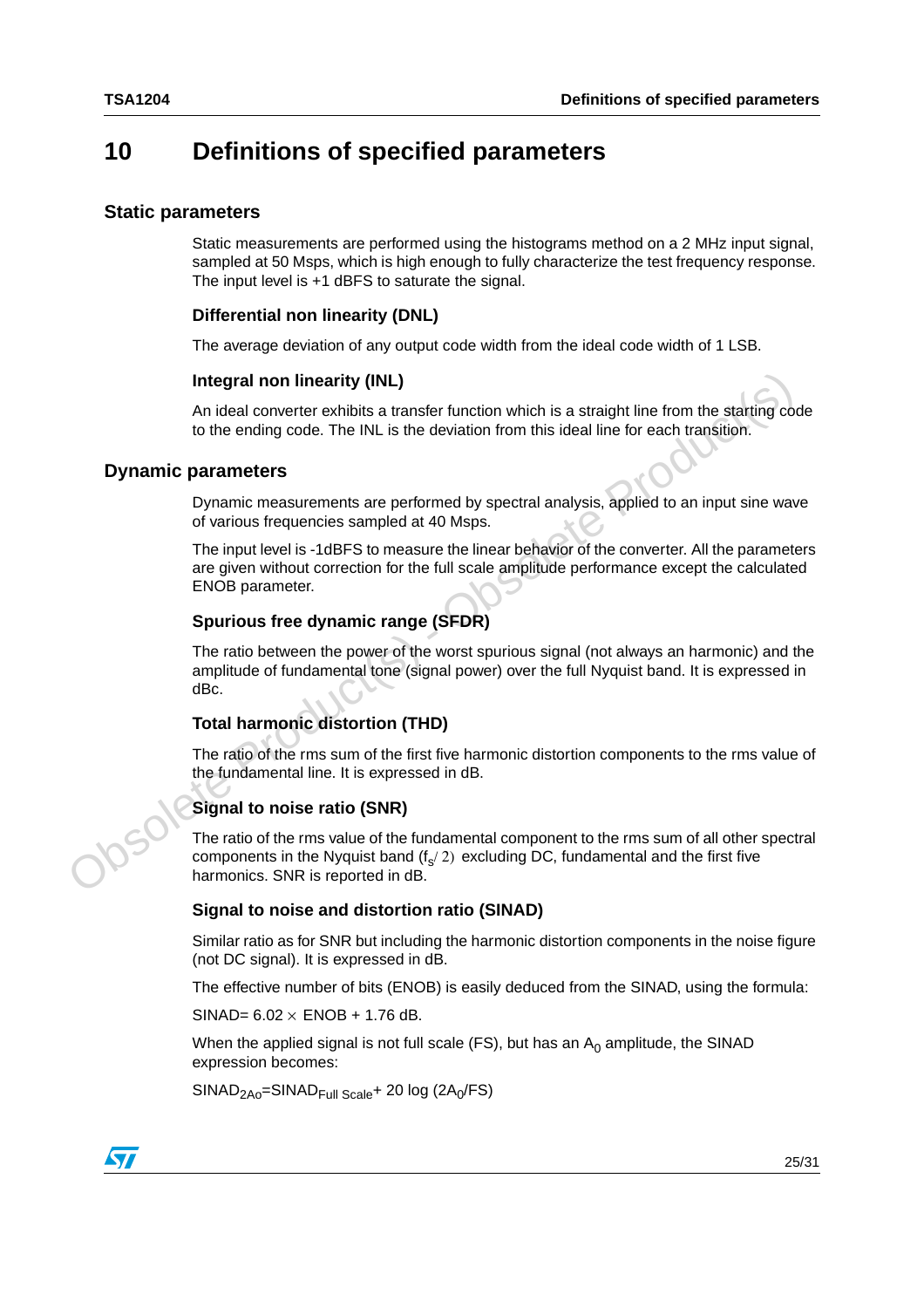$SINAD<sub>2AO</sub>=6.02 \times ENOB + 1.76 dB + 20 log (2A<sub>0</sub>/FS)$ 

The ENOB is expressed in bits.

#### **Analog input bandwidth**

The maximum analog input frequency at which the spectral response of a full power signal is reduced by 3 dB. Higher values can be achieved with smaller input levels.

#### **Effective resolution bandwidth (ERB)**

The band of input signal frequencies that the ADC is intended to convert without loosing linearity i.e. the maximum analog input frequency at which the SINAD is decreased by 3 dB or the ENOB by 1/2 bit.

#### **Pipeline delay**

Delay between the initial sample of the analog input and the availability of the corresponding digital data output, on the output bus. Also called data latency. It is expressed as a number of clock cycles.Pipeline delay<br>
Delay between the initial sample of the analog input and the availability of the correspondid<br>
digital data output, on the output bus. Also called data latency. It is expressed as a numb<br>
of clock cycles.<br>

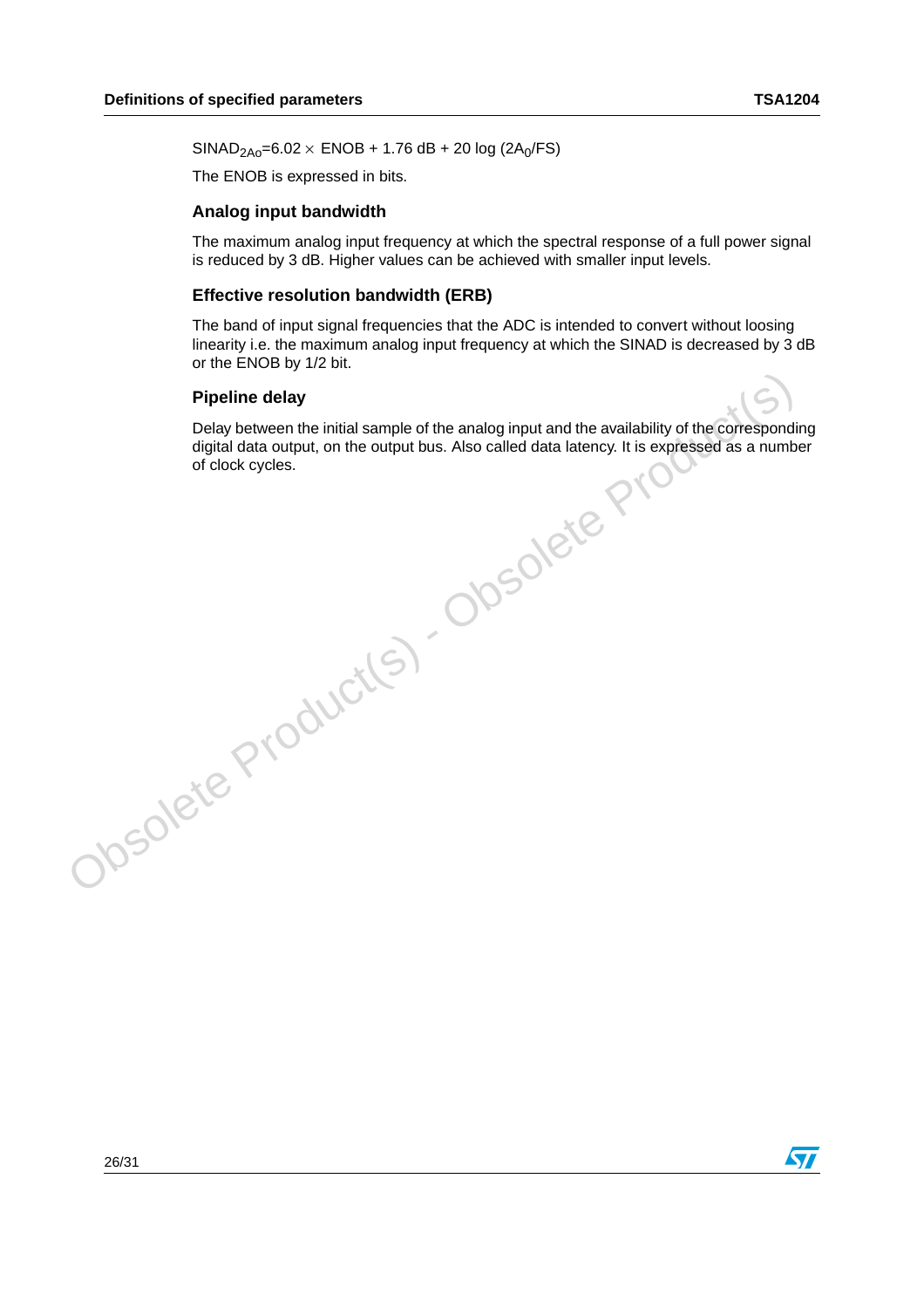# <span id="page-26-0"></span>**11 Package mechanical data**

In order to meet environmental requirements, STMicroelectronics offers these devices in ECOPACK® packages. These packages have a Lead-free second level interconnect. The category of second level interconnect is marked on the package and on the inner box label, in compliance with JEDEC Standard JESD97. The maximum ratings related to soldering conditions are also marked on the inner box label. ECOPACK is an STMicroelectronics trademark. ECOPACK specifications are available at: www.st.com.

Obsolete Product(s) - Obsolete Product(s)

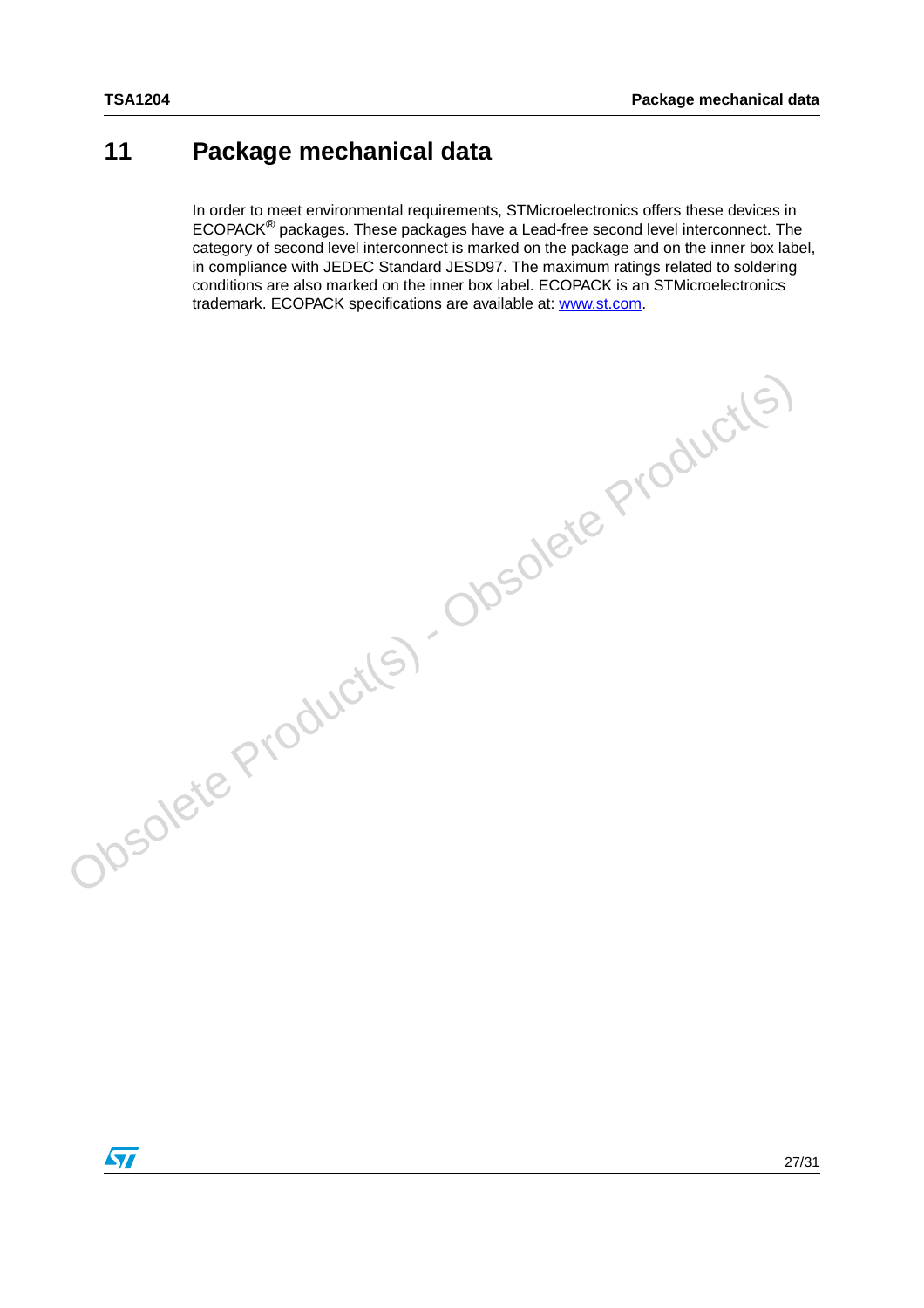

**Figure 33. Package mechanical data (48-pin plastic package)**

|                                   | 13   | 88888888888<br>24<br>D3<br>D <sub>1</sub><br>$\overline{D}$ | ¥.<br>Ľ<br>$K$ <sup>-11</sup> | $0,25$ mm<br>.010 inch<br>GAGE PLANE | $rac{c}{\sqrt{1-\epsilon}}$ |       |
|-----------------------------------|------|-------------------------------------------------------------|-------------------------------|--------------------------------------|-----------------------------|-------|
|                                   |      | <b>Millimeters</b>                                          |                               |                                      | <b>Inches</b>               |       |
| Ref.                              | Min. | Typ.                                                        | Max.                          | Min.                                 | Typ.                        | Max.  |
| $\boldsymbol{\mathsf{A}}$         |      |                                                             | 1.60                          |                                      |                             | 0.063 |
| A1                                | 0.05 |                                                             | 0.15                          | 0.002                                |                             | 0.006 |
| A2                                | 1.35 | 1.40                                                        | 1.45                          | 0.053                                | 0.055                       | 0.057 |
| $\sf B$                           | 0.17 | 0.22                                                        | 0.27                          | 0.007                                | 0.009                       | 0.011 |
| ${\bf C}$                         | 0.09 |                                                             | 0.20                          | 0.004                                |                             | 0.008 |
| D                                 |      | 9.00                                                        |                               |                                      | 0.354                       |       |
| D <sub>1</sub>                    |      | 7.00                                                        |                               |                                      | 0.276                       |       |
| D <sub>3</sub>                    |      | 5.50                                                        |                               |                                      | 0.216                       |       |
| $\mathsf{e}% _{t}\left( t\right)$ |      | 0.50                                                        |                               |                                      | 0.0197                      |       |
| $\mathsf{E}% _{T}$                |      | 9.00                                                        |                               |                                      | 0.354                       |       |
| E <sub>1</sub>                    |      | 7.00                                                        |                               |                                      | 0.276                       |       |
| E <sub>3</sub>                    |      | 5.50                                                        |                               |                                      | 0.216                       |       |
| L                                 | 0.45 | 0.60                                                        | 0.75                          | 0.018                                | 0.024                       | 0.030 |
| $\mathsf{L}1$                     |      | 1.00                                                        |                               |                                      | 0.039                       |       |
| K                                 |      |                                                             | 0° (min.), 7° (max.)          |                                      |                             |       |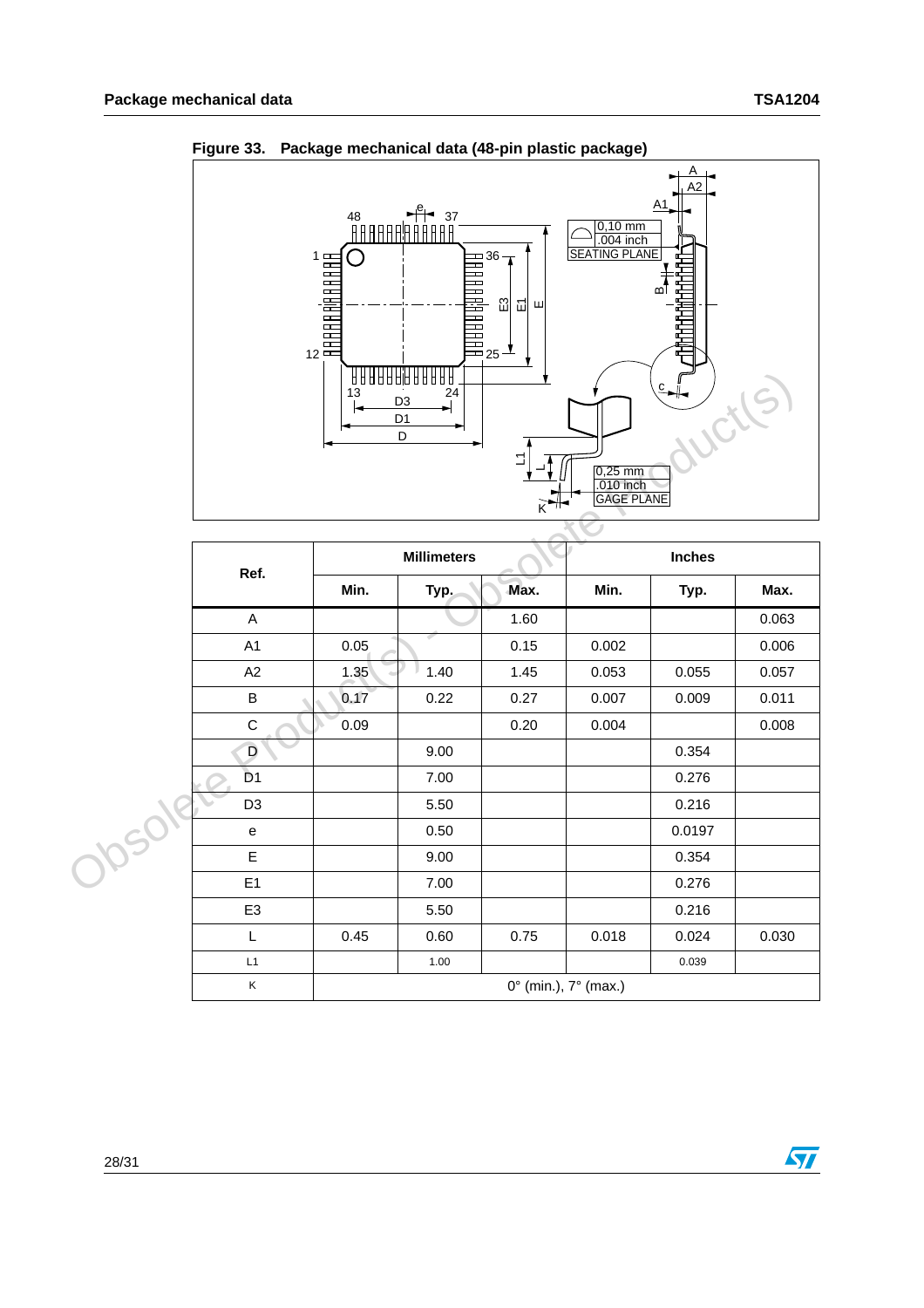# <span id="page-28-0"></span>**12 Ordering information**

#### Table 15. **Order codes**

| Part number    | <b>Temperature</b><br>range        | Package          | <b>Packing</b>        | Marking |  |  |
|----------------|------------------------------------|------------------|-----------------------|---------|--|--|
| l TSA1204IFT-E | $-40^{\circ}$ C to $+85^{\circ}$ C |                  | TOFP48<br>Tape & reel |         |  |  |
| l EVAL1204/BA  |                                    | Evaluation board |                       |         |  |  |

Obsolete Product(s) - Obsolete Product(s)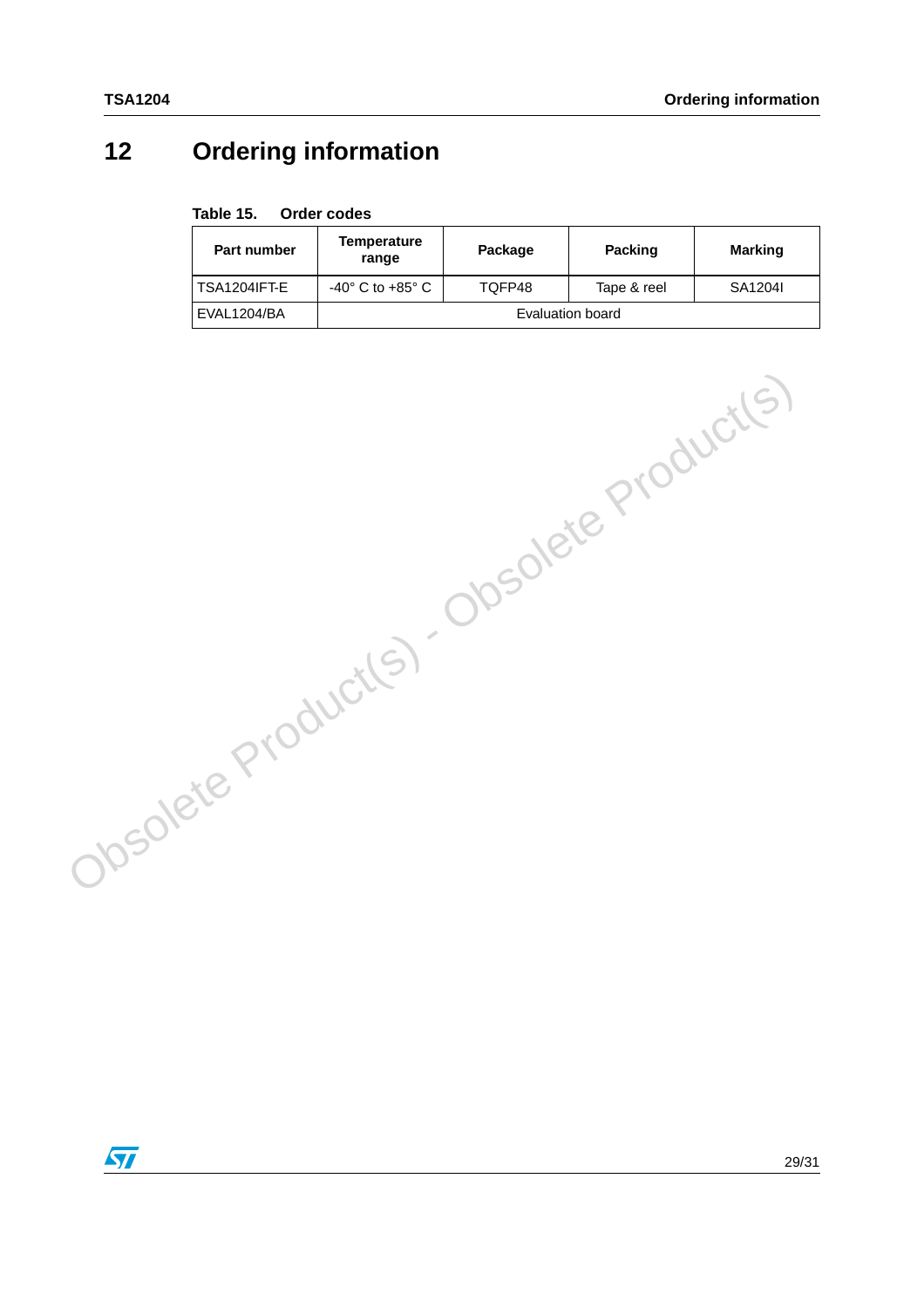$\sqrt{2}$ 

# <span id="page-29-0"></span>**13 Revision history**

#### Table 16. **Document revision history**

| <b>Date</b> | <b>Revision</b>           | <b>Changes</b>                                                                                   |
|-------------|---------------------------|--------------------------------------------------------------------------------------------------|
| 1-Apr-2004  | $\mathbf{1}$              | Initial release.                                                                                 |
| 2-May-2005  | $\overline{c}$            | Datasheet modified from Not for new Design to full production further<br>to new business demand. |
| 26-Sep-2006 | $\ensuremath{\mathsf{3}}$ | Editorial updates. Reorganized document structure. No technical<br>changes.                      |
| 12-Dec-2006 | $\overline{4}$            | Renamed pin 42 to CLKD.                                                                          |
|             |                           | Obsolete Product(s) Obsolete Product                                                             |